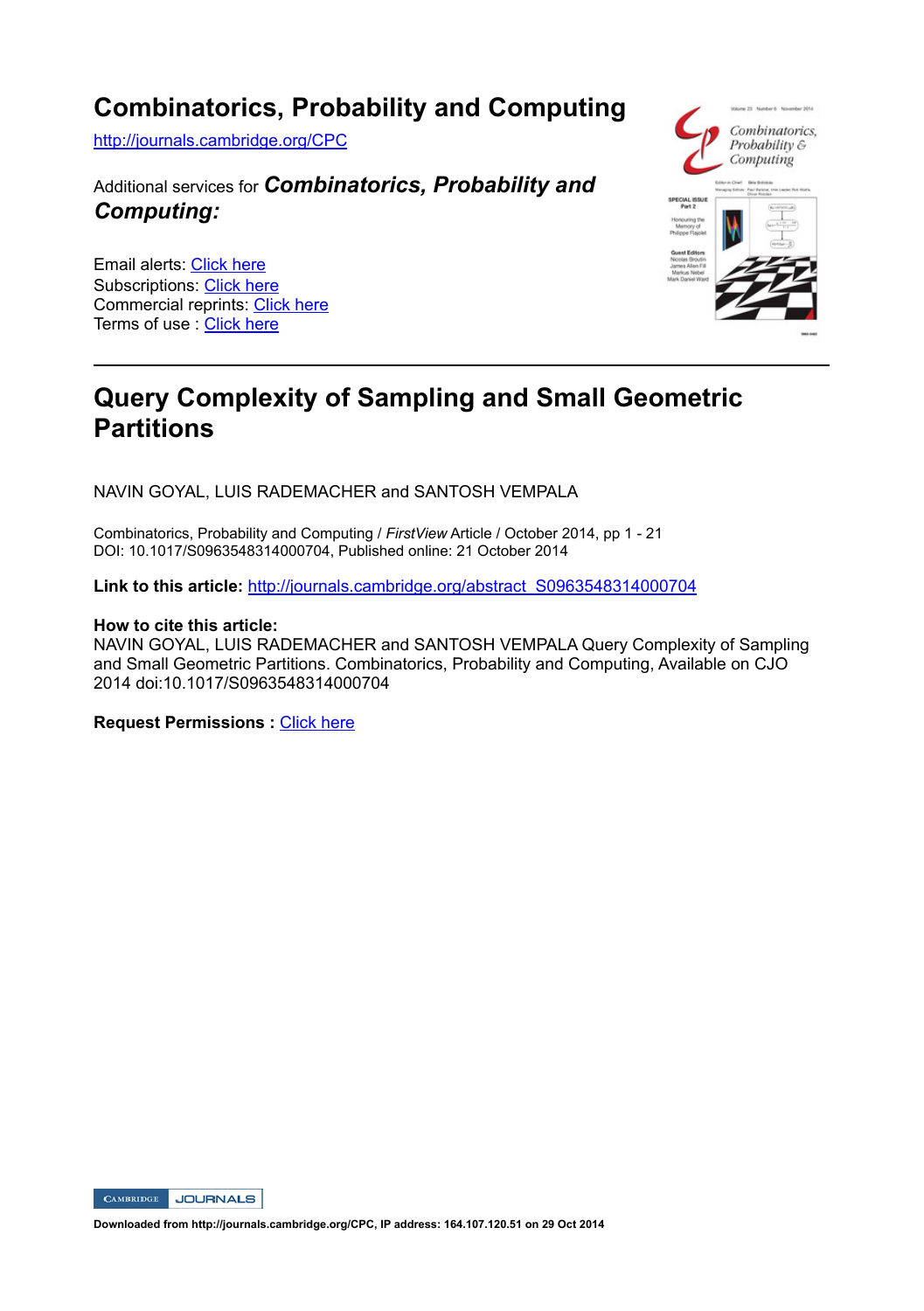# **Query Complexity of Sampling and Small Geometric Partitions**

# NAVIN GOYAL1, LUIS RADEMACHER2 and SANTOSH VEMPALA<sup>3</sup>

<sup>1</sup> Microsoft Research India, Vigyan, 9 Lavelle Road, Bangalore 560001, India (e-mail: navingo@microsoft.com)

<sup>2</sup> Computer Science and Engineering, Ohio State University, Dreese Labs 495 2015 Neil Avenue, Columbus, OH 43210, USA (e-mail: lrademac@cse.ohio-state.edu)

> <sup>3</sup> College of Computing, Georgia Institute of Technology, 801 Atlantic Drive, Atlanta, GA 30332, USA (e-mail: vempala@cc.gatech.edu)

Received 14 October 2011; revised 13 August 2014

In this paper we study the following problem.

Discrete partitioning problem (DPP). Let  $\mathbb{F}_qP^n$  denote the *n*-dimensional finite projective space over  $\mathbb{F}_q$ . For positive integer  $k \le n$ , let  $\{A^i\}_{i=1}^N$  be a partition of  $(\mathbb{F}_qP^n)^k$  such that:

(1) for all  $i \le N$ ,  $A^i = \prod_{j=1}^k A^i_j$  (partition into product sets),

(2) for all  $i \leq N$ , there is a  $(k-1)$ -dimensional subspace  $L^i \subseteq \mathbb{F}_q P^n$  such that  $A^i \subseteq (L^i)^k$ . What is the minimum value of *N* as a function of *q, n, k*? We will be mainly interested in the case  $k = n$ .

DPP arises in an approach that we propose for proving lower bounds for the query complexity of generating random points from convex bodies. It is also related to other partitioning problems in combinatorics and complexity theory. We conjecture an asymptotically optimal partition for DPP and show that it is optimal in two cases: when the dimension is low  $(k = n = 2)$  and when the factors of the parts are structured, namely factors of a part are close to being a subspace. These structured partitions arise naturally as partitions induced by query algorithms. Our problem does not seem to be directly amenable to previous techniques for partitioning lower bounds such as rank arguments, although rank arguments do lie at the core of our techniques.

2010 Mathematics subject classification: Primary 68Q17 Secondary 68R05, 51E20

## **1. Introduction**

In this paper we study the following problem.

**Discrete partitioning problem (DPP).** Let  $\mathbb{F}_qP^n$  denote the *n*-dimensional finite projective space over  $\mathbb{F}_q$  (see Section 2 for a quick introduction to finite projective spaces and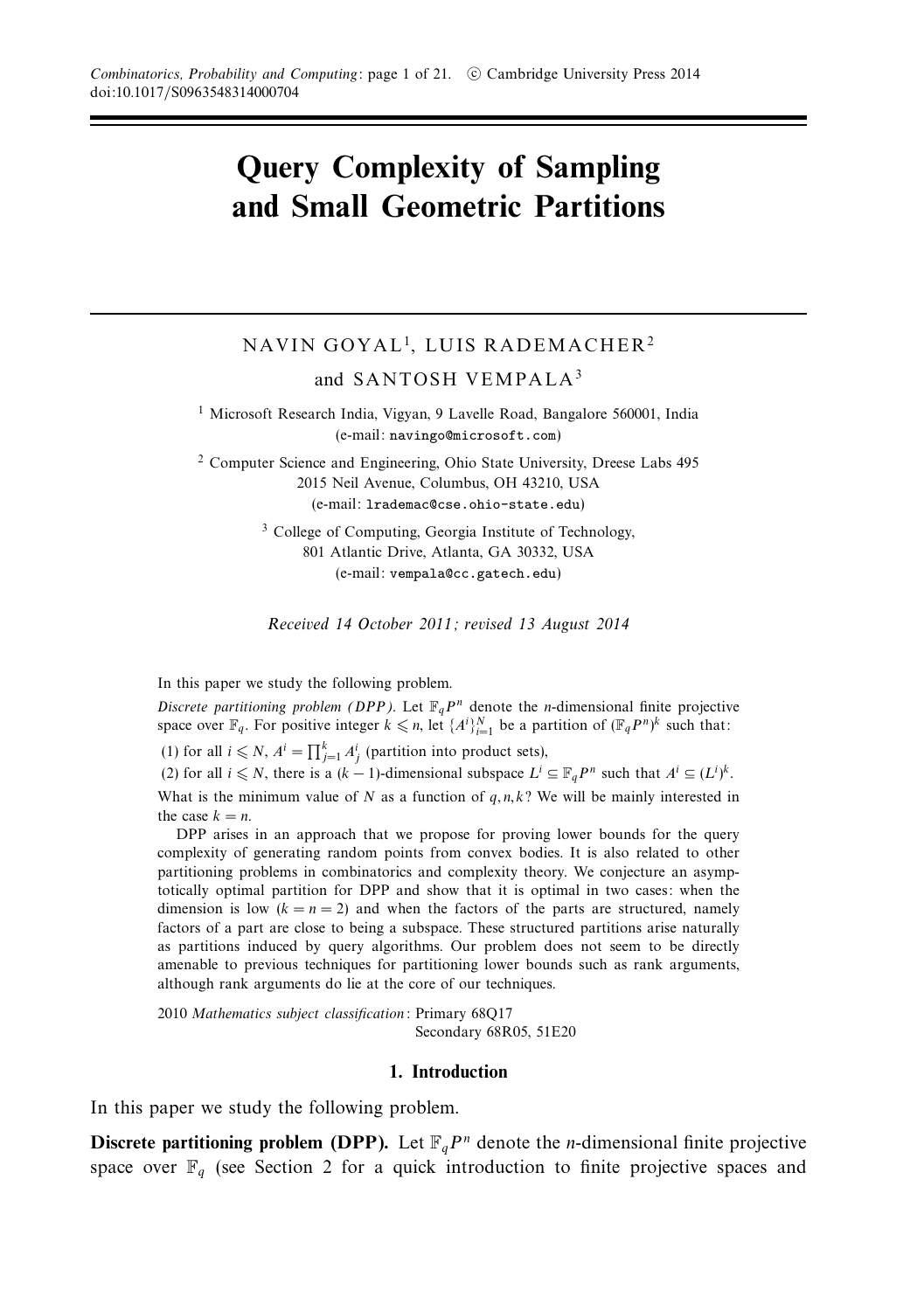some related definitions). For positive integer  $k \le n$ , let  $\{A^i\}_{i=1}^N$  be a partition of  $(\mathbb{F}_q P^n)^k$ such that:

(1) for all  $i \le N$ ,  $A^i = \prod_{j=1}^k A^i_j$  (partition into product sets),

(2) for all  $i \le N$ , there is a  $(k-1)$ -dimensional subspace  $L^i \subseteq \mathbb{F}_q P^n$  such that  $A^i \subseteq (L^i)^k$ . What is the minimum value of *N* as a function of *q, n, k*? We will be mainly interested in the case  $k = n$ .

DPP seems interesting in its own right and several related problems have been studied in the past; we discuss these later. Before stating our results for DPP we discuss another motivation for studying it. DPP arises in our approach for proving lower bounds for the query complexity of random sampling from convex bodies. It is standard in this problem to give the convex body to an algorithm as a membership oracle, that is, a black box that when queried with a point in  $\mathbb{R}^n$  answers YES if the point is in the body and answers NO if the point is outside the body (e.g., [13, 16]). Given a convex body  $K \in \mathbb{R}^n$ via a membership oracle, by sampling from *K* we mean generating a random point from *K* whose distribution is approximately uniform. Sampling is one of the most useful primitives in the algorithmic theory of convex bodies  $(e.g., [16, 5])$ . The currently best known algorithm [16] for sampling makes  $O(n^4)$  membership oracle queries to generate one random point. Improving this bound will directly improve the complexity of algorithms for volume computation and convex optimization. On the other hand, the best known lower bound is just  $Ω(n)$ . Thus, understanding the query complexity of sampling is an important problem. Notice that we are working with oracle algorithms, and so the lower bounds are on the query complexity and not on the computational complexity of sampling.

In this paper, we propose an approach for proving an  $\Omega(n^2)$  lower bound on the query complexity of sampling. The approach, discussed in the Appendix, involves proving a lower bound on the number of queries for a problem that we call SPAN: given *n* − 1 vectors in  $\mathbb{R}^n$  via a natural oracle, find a hyperplane close to all of them. The problem SPAN reduces efficiently to sampling from convex bodies, so that a lower bound for SPAN implies a lower bound for sampling. Randomized oracle algorithms can be interpreted as distributions over deterministic decision trees. As is standard in lower bounds for randomized decision trees, it suffices to prove a lower bound on the size of a partition of the input space induced at the leaves of any small-depth deterministic decision tree with the following property: in most parts of this partition the value of the function being computed is nearly constant. We call the problem of lower-bounding the size of this partition the continuous partitioning problem (CPP). While we do not solve CPP, we get insights into it by formulating an analogue of SPAN and its associated partitioning problem over finite fields and proving results in this setting. The rest of the Introduction is devoted to discussion of these discrete problems.

As the continuous problem SPAN only cares about the linear span of the input vectors, it is more conveniently stated not in a vector space but in the corresponding projective space, the space of all lines through the origin. The same can be said about the discrete analogue. Working over projective space makes counting arguments simpler.

**Discrete span problem (DSPAN).** The input consists of *n* points  $v_1, \ldots, v_n \in \mathbb{F}_q P^n$ , where  $\mathbb{F}_qP^n$  is the finite projective space of dimension *n* over the finite field  $\mathbb{F}_q$ . The input can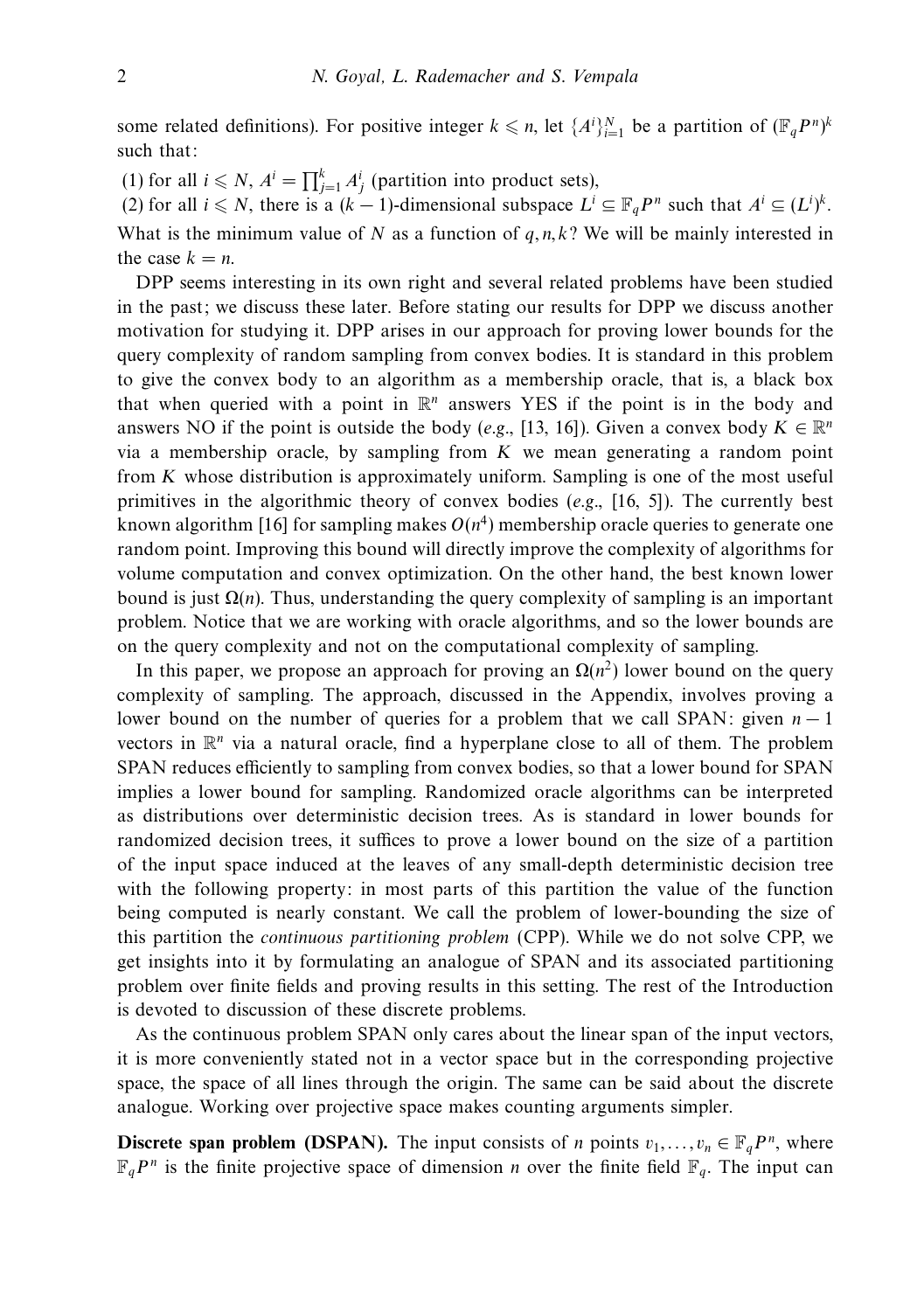only be accessed via the following oracle. A query *x* is an  $(n - 1)$ -dimensional flat in  $\mathbb{F}_{q}P^{n}$ ; if *x* contains all the points then the oracle answers YES, else it gives the least index *i* such that  $v_i$  does not lie in *x*. The problem is to find an  $(n-1)$ -flat (this is an abbreviation for (*n* − 1)-dimensional subspace) containing all *vi*. The discrete SPAN problem is easily solved with  $O(qn^2)$  queries using a deterministic algorithm.

We interpret algorithms for such a problem as randomized decision trees, namely a distribution on (deterministic) decision trees. The leaves of such a deterministic decision tree induce a partition of  $(\mathbb{F}_qP^n)^n$ , and the problem of lower-bounding the size of this partition is the discrete partitioning problem (DPP) stated at the beginning of this paper. The oracle described may seem a bit unnatural at first. It is motivated by the continuous problem and is chosen to be a mild strengthening of the 'membership oracle' (which in this case would just answer whether or not all  $v_i$  lie in  $x$ ). A lower bound under the stronger oracle is also a valid lower bound for the weaker membership oracle because the algorithm can always ignore the additional information provided by the stronger oracle. At the same time, the strengthening adds the property that the parts of the induced partition are product sets (see the Appendix for more details).<sup>1</sup> Lower bounds for partitions with product parts seem easier to prove than the general case, and the product property is crucial to our proofs. Each such product is of the form  $A_1 \times A_2 \times \cdots \times A_n$ , such that there is an  $(n-1)$ -flat  $F \subset \mathbb{F}_q P^n$  with  $A_1 \times A_2 \times \cdots \times A_n \subseteq F^n$ . Moreover, each  $A_i$  is somewhat structured: it can be represented as a flat minus a small number of other flats; thus each  $A_i$  is close to a flat. See Lemma 5.1 for a precise statement.

There are a few ways of formally relating DPP and DSPAN that we will sketch now. A simple but weak way is to consider DSPAN and use Yao's minimax principle with cost giving the probability of failure of the randomized algorithm [17, Section 2.2.2], reducing the lower bound problem to proving a lower bound on the expected running time of a deterministic decision tree as in DSPAN (with the input drawn from a probability distribution) that is allowed to err with a small probability. This leads to a variation of DPP with condition (2) relaxed so that each part is not necessarily fully contained in the power of a  $(k-1)$ -flat, but only *mostly* contained in such a flat. In this paper we do not address this harder version of DPP. A stronger connection is given by first observing that the correctness of a solution to DSPAN can be verified efficiently by querying the conjectured solution: the solution is correct if and only if the oracle answers YES. Thus, the worst-case expected<sup>2</sup> running time of the best Las Vegas *(i.e.*, always correct) algorithm is within a constant factor of the best Monte Carlo (i.e., correct with some probability) algorithm [17, Exercise 1.3]. That is, it is enough to prove a lower bound on the complexity of Las Vegas algorithms. The use of Yao's minimax principle with cost

 $<sup>1</sup>$  In other words, for the DSPAN problem with membership oracle, parts are not necessarily product sets.</sup> When a membership query results in NO, we learn that some input vector  $v_i$  is not in the queried hyperplane and the set of tuples consistent with this is not a product: it is actually the complement of a product. After *h* queries, the part is the intersection of some product sets, resulting from YES queries, minus the union of some other product sets, resulting from NO queries. In particular, it is a product set minus the union of at most *h* product sets. It is easy to show that any such set can be partitioned into *nh* product sets. The modified oracle is one way of showing this in our case.

<sup>2</sup> Worst case over inputs of a given length, expected over the randomness of the algorithm.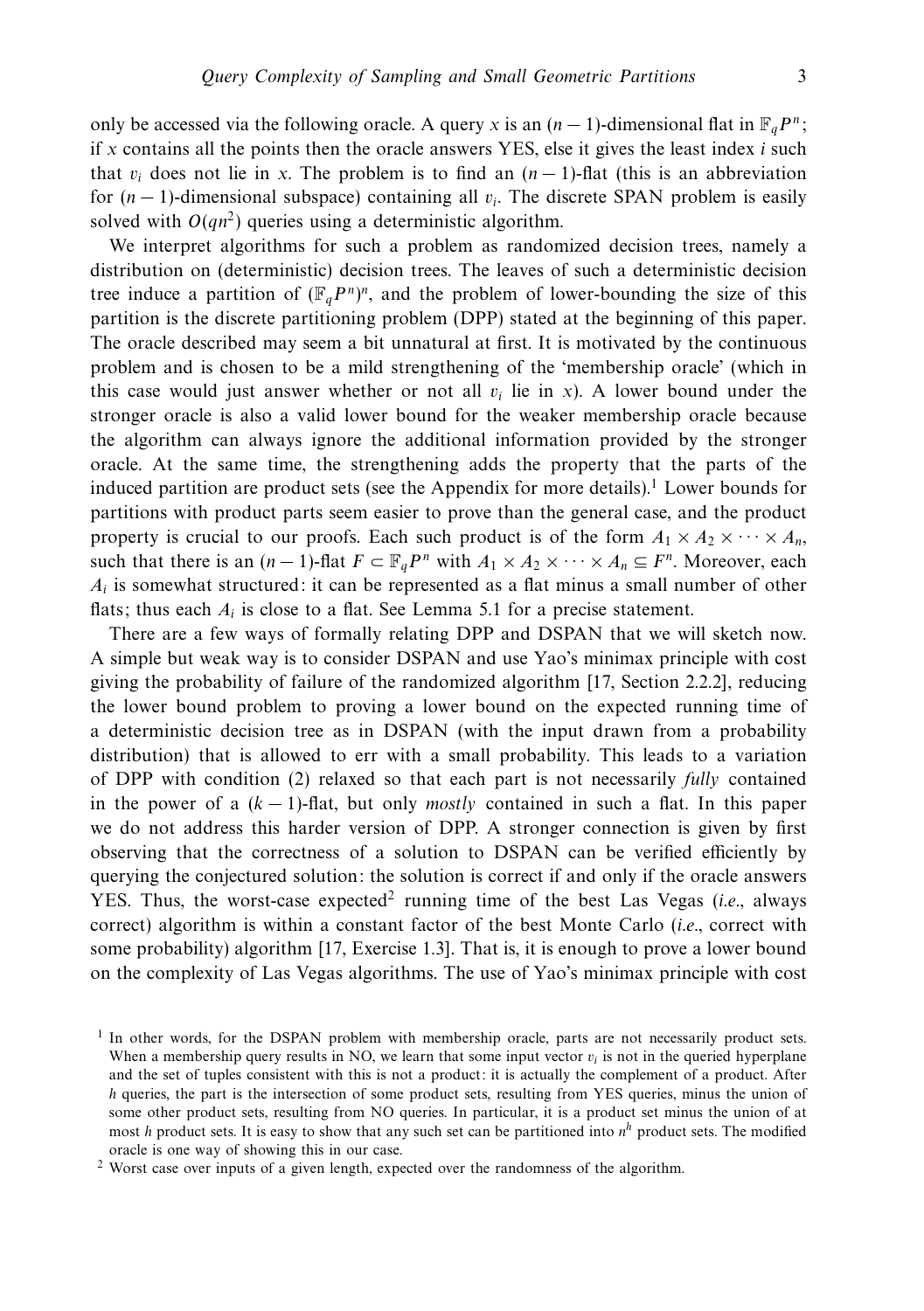equal to the running time reduces the lower bound for DSPAN problem to proving a lower bound on the average running time of deterministic algorithms against some input distribution (uniform, in our case), that is, a lower bound on the average depth of leaves (according to the input distribution). For clarity we focus on the number of leaves in the main statement, but we actually prove that most (all but nearly a 1*/q* fraction) leaves are small (according to the input distribution). See Lemma 6.3 and the proof of Theorem 1.3 for a precise statement, as well as Section 1.3 for an overview of the argument.

Let us make some easy observations about DPP. The kind of partitions we are looking for always exist. Take any element  $(p_1, \ldots, p_k)$  in  $(\mathbb{F}_q P^n)^k$ , where each  $p_i$  is a point in  $\mathbb{F}_q P^n$ . Together  $p_1, \ldots, p_k$  span a  $(k-1)$ -flat. Thus the trivial partition in which each part is a singleton is a valid partition, giving an upper bound on *N* of size  $((q^{n+1} - 1)/(q - 1))^{k}$ , the total number of elements in  $(\mathbb{F}_qP^n)^k$ . For  $q > k$ , this is at most  $eq^{kn}$ .

A lower bound of  $\Omega(q^{k(n-k+1)})$  (again assuming  $q > k$ ) is obtained by a volume argument. The number of elements in  $(\mathbb{F}_qP^n)^k$ , as we noted, is  $((q^{n+1}-1)/(q-1))^k$ . The maximum number of elements in a part is  $((q<sup>k</sup> - 1)/(q - 1))<sup>k</sup>$ . This is because each factor is contained in a (*k* − 1)-flat which has (*q<sup>k</sup>* − 1)*/*(*q* − 1) points. Thus *N* must be at least

$$
\left(\frac{q^{n+1}-1}{q-1}\right)^k \cdot \left(\frac{q-1}{q^k-1}\right)^k.
$$

For  $q > k$  this is at least  $q^{kn}/eq^{k(k-1)} \geq q^{k(n-k+1)}/e$ . Note that if we just wanted to cover instead of partition, then  $\Theta(q^{k(n-k+1)})$  is the tight upper and lower bound (when  $q > k$ ). The covering given by the  $k$ <sup>th</sup> powers of all  $(k - 1)$ -flats achieves the lower bound; it is well known that the number of  $(k-1)$ -flats in  $\mathbb{F}_{q}P^{n}$  is

$$
\frac{(q^{n+1}-1)(q^{n+1}-q)\cdots(q^{n+1}-q^{k-1})}{(q^k-1)(q^k-q)\cdots(q^k-q^{k-1})} \leqslant eq^{k(n-k+1)}.
$$

For the case  $k = n$ , the upper and lower bounds above become  $O(q^{n^2})$  and  $\Omega(q^n)$ .

## **1.1. Related work**

Problems with similar flavour, namely finding a small partition of a product set into product sets with certain properties, abound in communication complexity, and are also studied in combinatorics. Many techniques used to prove such lower bounds actually prove lower bounds on the covering number, with a few exceptions, such as the rank method [15] and certain lower bounds on the non-negative rank [11, 6]; see also [14] for some more recent work on partition lower bounds. The covering problem is easy in our setting, but the smallest covering seems to be much smaller than the smallest partition and thus does not provide insight into the size of the smallest partition. Our problem does not seem to be directly amenable to rank arguments or other techniques, although rank arguments do lie at the core of our techniques. We now discuss some specific results related to our topic.

Alon, Bohman, Holzman and Kleitman [2] consider the problem of partitioning a finite set  $A = A_1 \times \cdots \times A_n$  (where  $|A_i| \geq 2$  for all *i*) into parts of the form  $B_1 \times \cdots \times B_n$ , where  $\emptyset \neq B_i \subsetneq A_i$  for  $i = 1, ..., n$ . They show that any such partition has size at least  $2^n$ . Our problem (DPP) is essentially a *q*-analogue of their problem.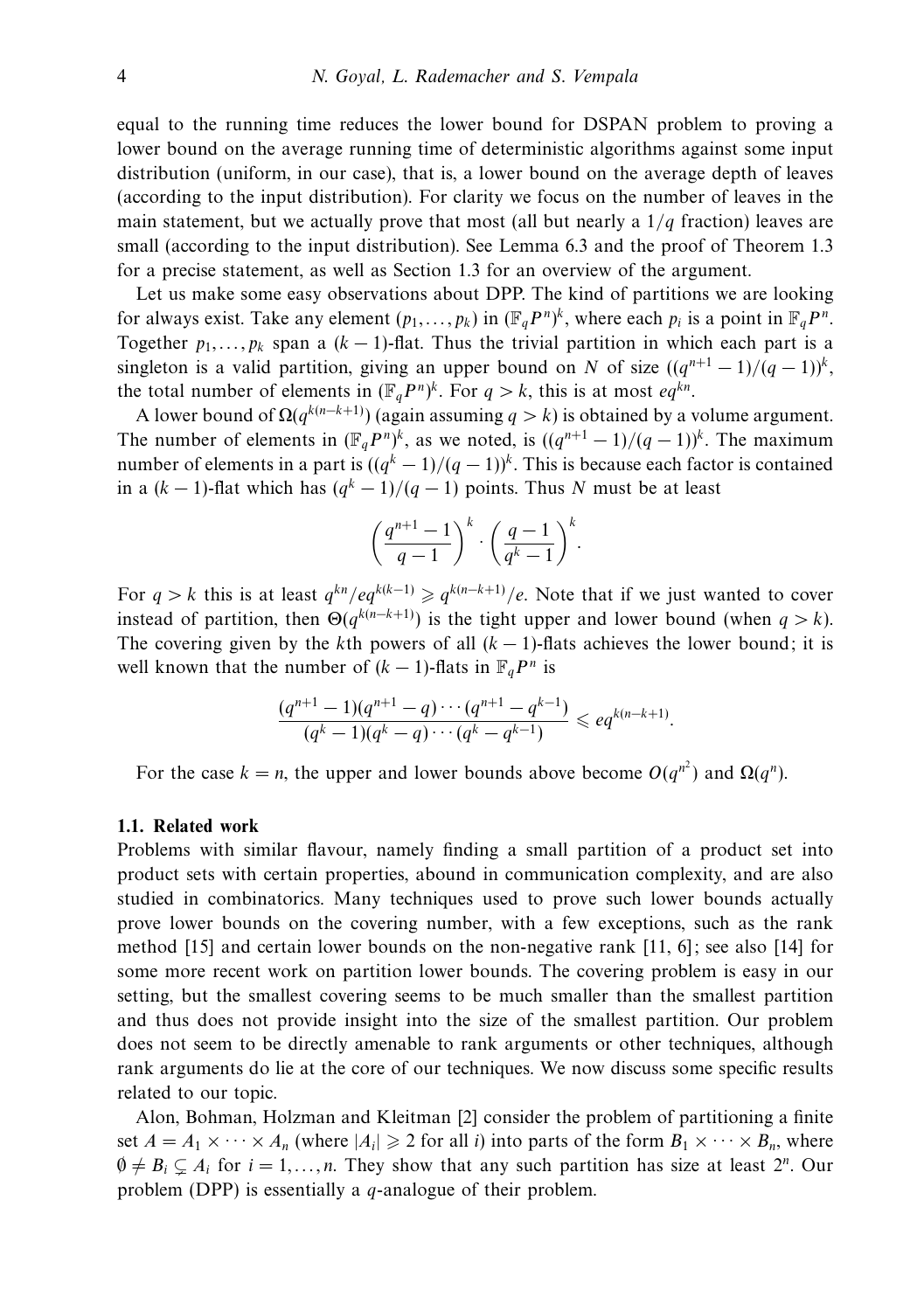Razborov [19] considers a more general partitioning problem in the context of formula complexity, albeit only for  $k = 2$ . Briefly, suppose we have a covering of a set  $U \times V = \bigcup_i C_1^i \times C_2^i$ . We say that a partition  $\{A_1^i \times A_2^i\}$  of  $U \times V$  (so  $\bigcup_i A_1^i \times A_2^i = U \times V$ , where  $\cup$  denotes disjoint union) is a refinement of the covering  $\{C_1^i \times C_2^i\}$  if, for each part  $A_1^i \times A_2^i$ , there is a *j* such that  $A_1^i \times A_2^i \subseteq C_1^j \times C_2^j$ . Razborov considers the problem of proving a lower bound on the size of partitions refining certain coverings. Clearly, our problem for  $k = 2$  is such a problem, as our partitions refine the covering of the  $k$ th powers of (*k* − 1)-flats. Razborov gives a method of proving lower bounds for the size of such partitions. This method seems to be specific to the  $k = 2$  case; for  $k = 2$ , specialized to our problem, this method does not seem to give a bound better than  $\Omega(q^2)$ .

A lower bound for DPP would imply a lower bound for a deterministic number in hand multiparty communication complexity problem (see [15] for an account of communication complexity). There are *k* players. Each player is given a private (unknown to other players) point from  $\mathbb{F}_qP^n$ . The players want to determine a  $(k-1)$ -flat containing the points of all the players. Notice that the output of the communication problem is not unique, and thus here we are interested in the communication complexity of a relation rather than that of a function.

Our problem fits into the category of problems where one obtains a discrete model of a problem over the real field by changing the real field to a finite field. There are many examples of this interaction between the continuous and the discrete. The Kakeya problem over finite fields is one recent example with connections to the theory of computing; see, e.g., [9]. Here too the problem becomes more tractable in the finite field setting.

## **1.2. Our results**

For  $k = n = 2$ , the upper and lower bounds in Section 1 for the general problem become *O*(*q*<sup>4</sup>) and Ω(*q*<sup>2</sup>). The truth turns out to be  $Θ(q^3)$ .

**Theorem 1.1.** In the discrete partitioning problem for  $k = n = 2$ , the size of the smallest partition satisfies  $N = \Theta(q^3)$ .

For the general problem, we get an upper bound improving the trivial upper bound from Section 1, and generalizing the upper bound in Theorem 1.1.

**Theorem 1.2.** The discrete partitioning problem for  $k = n$  and  $q \ge 2n$  has a partition of size  $q^{n+1 \choose 2} (1 + O(n/q)).$ 

In the previous theorem, the partition is made of parts whose factors are either a flat or a flat minus a lower-dimensional flat, which we call an almost-flat. For partitions of this kind we have a lower bound that matches our upper bound up to a multiplicative constant for  $q \ge n$ , and the constant approaches 1 for large q.

**Theorem 1.3 (partitioning lower bound for almost-flats).** For the discrete partitioning problem, if  $k = n$  and each factor of every part is an almost-flat, then the partition size satisfies

$$
N \geqslant q^{n(n+1)/2} \bigg(1 - \frac{1}{q} \bigg(\frac{q+1}{q-2}\bigg)^n\bigg).
$$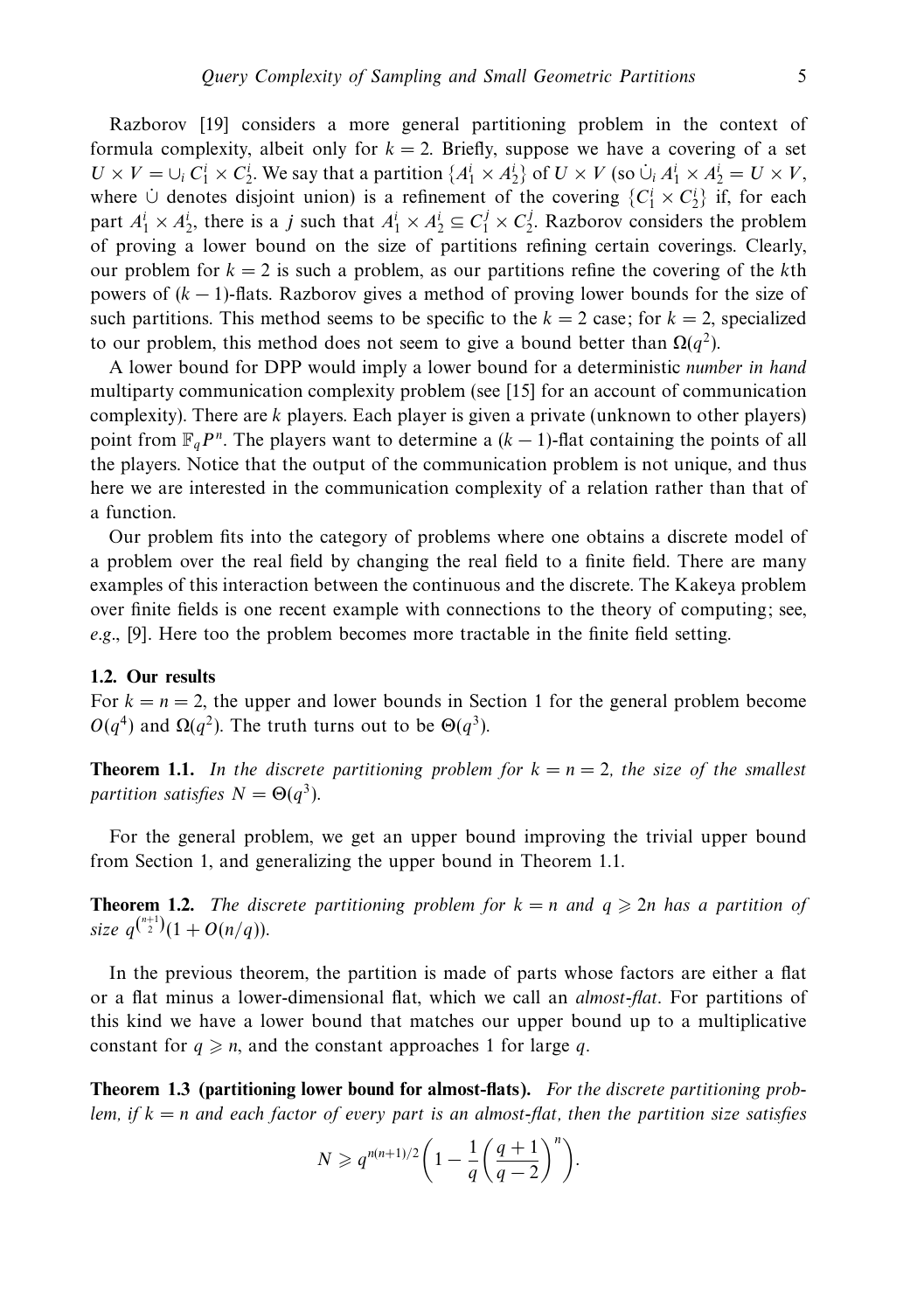Another motivation for studying such structured partitions comes from the fact that the partitions induced by decision trees for the DSPAN problem involve parts whose factors are flats minus a small number of flats. This is shown in Section 5. Our proof of Theorem 1.3 does not seem to immediately generalize to this case.

Our approach for DPP, namely the idea of using the fraction of dependent tuples as a parameter of a part to lower-bound the size of the partition in Theorem 1.3, suggests using a similar idea for CPP, perhaps the density of 'approximately dependent' tuples. While there remain technical difficulties in carrying out this approach in the continuous setting, it appears promising, and is the direct result of considering DPP.

# **1.3. Techniques**

In the proof of Theorem 1.1 the key idea is that the partitioning problem can be decomposed into smaller instances of simpler partitioning problems (Lemma 3.1). These smaller problems admit rank arguments for their lower bounds and are thus easy. Our decomposition shows that on average each of these smaller problems requires a large partition via a rank argument, giving us a good overall bound. While the rank lower bounds are fairly standard, the decomposition idea seems to be new.

The high level idea of the proof of Theorem 1.3 is as follows. We classify parts into two types, large and small (defined according to the dimensions of its factors, later called 'non-dominated' and 'dominated' parts), where small parts contain at most about  $q^{n^2/2}$ tuples each, while the total number of tuples is about  $q^{n^2}$ . On the other hand, each large part contains at least roughly a 1*/q* fraction of dependent tuples (meaning that their span has dimension less than  $n-1$ : see Lemma 6.3), while the set to be partitioned,  $(\mathbb{F}_qP^n)^n$ , contains only about a  $1/q^2$  fraction of dependent tuples, which implies that large parts can only cover about a  $1/q$  fraction of all tuples. The rest must be covered by small parts, which by the previous discussion needs about  $q^{n^2/2}$  parts (proof of Theorem 1.3). We remark that this high level idea has the flavour of the so-called corruption bound in communication complexity (see [4]) and its subsequent generalizations (e.g., [7, 14]). Most of the work in our proof is in the lower bound for the fraction of dependent tuples in large parts (Lemma 6.3), which is done by first partitioning any such part into parts having only one-dimensional factors, and then handling this case by induction (Lemma 6.2) with the aid of a Sylvester–Gallai-type property (Lemma 6.1).

#### **1.4. Organization**

The rest of the paper is organized as follows. Section 2 contains relevant definitions. Section 3 shows an optimal lower bound (up to constant factors) for DPP when  $k = n = 2$ . In Section 4 we present a non-trivial partition construction with structured parts; Section 5 shows that this construction is essentially optimal for structured partitions. The Appendix gives more details about how a solution to CPP would lead to a lower bound for sampling from convex bodies.

#### **2. Preliminaries**

For  $n \in \mathbb{N}$ , let  $[n] := \{1, \ldots, n\}$ . We will work with projective spaces over finite fields. Projective spaces over finite fields are basic and extensively studied objects; see, e.g., [3]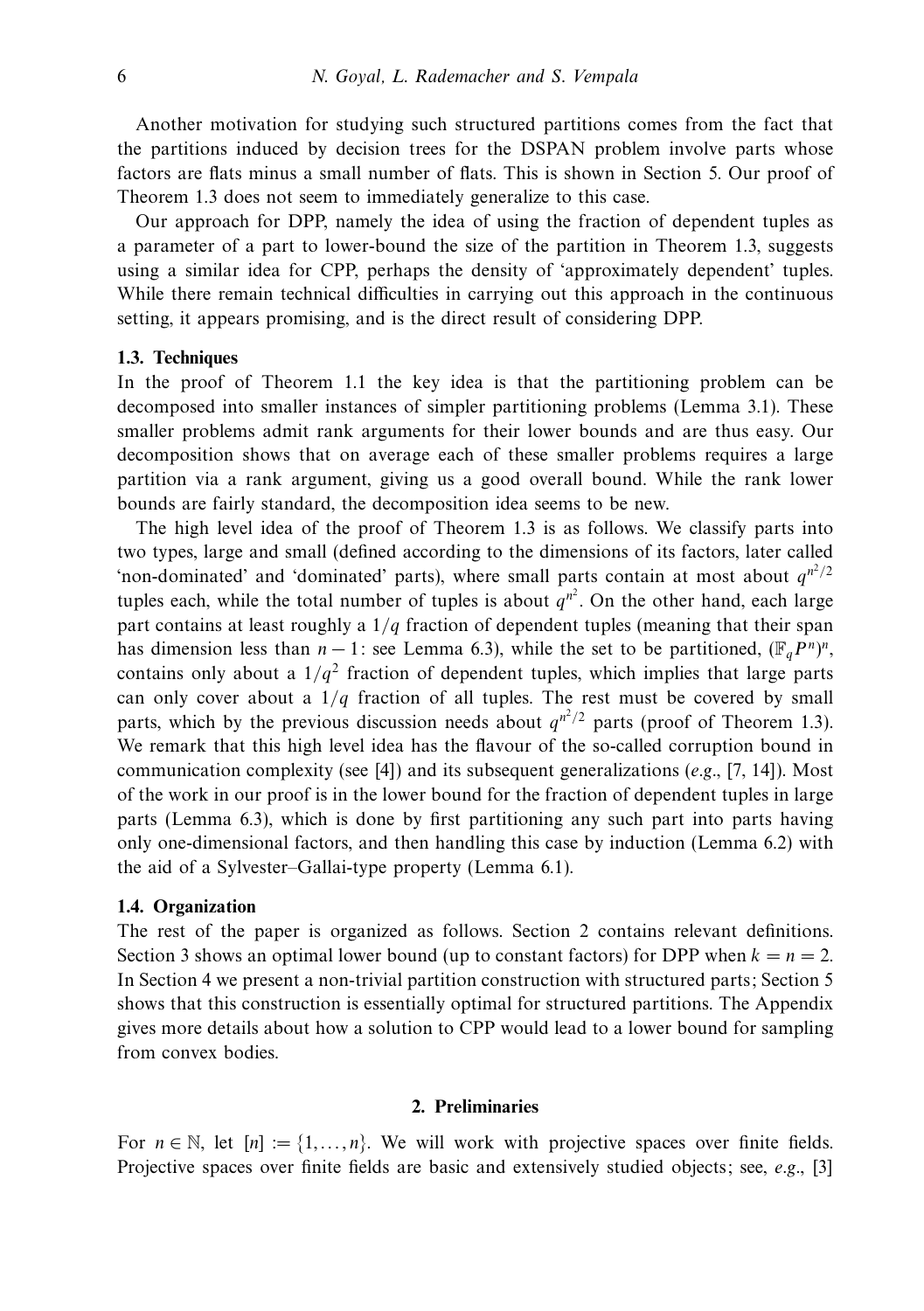for an introduction. Here we define projective spaces and note their relevant properties. In this paragraph, we follow the exposition of [3] closely. Consider the  $(n + 1)$ -dimensional linear space  $W := \mathbb{F}_q^{n+1}$  (where  $\mathbb{F}_q$  is the finite field of cardinality *q* and *q* is a prime power), and set  $W^{\times} := W \setminus \{0\}$ . Points in the *n*-dimensional projective space  $\mathbb{F}_q P^n$  over  $\mathbb{F}_q$  correspond to lines in *W* through the origin. More precisely, for  $p \in W^\times$ , consider the sets  $\{ap \mid a \in \mathbb{F}_q \setminus \{0\}\}\)$ . Clearly, two such distinct sets are disjoint. These sets together give a partition of  $W^{\times}$ . The projective space  $\overline{W}$  consists of these sets as points. We define the dimension of  $\overline{W}$  to be *n* and denote this projective space by  $\mathbb{F}_qP^n$ . It is easy to see that  $|\mathbb{F}_qP^n| = (q^{n+1} - 1)/(q - 1)$ ; in particular, the cardinality of the projective plane  $\mathbb{F}_qP^2$  is  $(q^3-1)/(q-1) = q^2+q+1$ . A flat or subspace of  $\overline{W}$  is a set of the form  $\overline{U}$  for a subspace *U* of *W*. The dimension of  $\overline{U}$  is defined to be dim(*U*) – 1; thus  $dim(\emptyset) = -1$ . We will often use the term *k*-flat for a *k*-dimensional flat. For  $S \subseteq \mathbb{F}_q P^n$ , denote by span(*S*) the intersection of all flats containing *S*. For a tuple  $(p_1, \ldots, p_k)$  of *k* points in  $\mathbb{F}_qP^n$ , clearly dim span $\{p_1,\ldots,p_k\} \leq k-1$ . We say that  $(p_1,\ldots,p_k)$  is dependent if  $\dim \text{span}\{p_1,\ldots,p_k\} < k-1$ . Clearly, if a sub-tuple of a tuple is dependent then the whole tuple is dependent. A projective space of dimension 2 is called a projective plane, and flats of dimension 1 are called (projective) lines. Projective planes have nice combinatorial properties; e.g., each point lies in exactly  $q + 1$  lines, each line contains  $q + 1$  points, every pair of points lies on a unique line, and every pair of lines intersects in a unique point. Higher-dimensional spaces also have similar regularity properties.

**Definition 1.** We say that a subset of  $\mathbb{F}_qP^n$  is an *almost-flat* if it is either a flat or a *k*-flat minus a flat of dimension at most *k* − 1. Let the dimension of an almost-flat be the dimension of the minimal flat containing it. In particular, an almost-line is a line or a line minus a point.

We will need an appropriate counterpart for our setting (projective spaces over finite fields) of the familiar notion of orthogonal projection in projective spaces over the reals. This requires care because the notion of orthogonality can behave very differently over finite fields. In particular, a point can be orthogonal to itself.

We define the projection using quotient by  $a$  flat. We will only use elementary properties of quotients and our discussion here is mostly self-contained; see, e.g., [10] for a detailed treatment of quotients. Let *F* and *S* be two flats in  $\mathbb{F}_qP^n$ . An equivalence relation on  $F \setminus S$ (an almost-flat) is given by  $p \sim q$  if and only if  $\text{span}((F \cap S) \cup \{p\}) = \text{span}((F \cap S) \cup \{q\})$ . The equivalence classes of  $\sim$  are of the form  $\text{span}((F \cap S) \cup \{p\}) \setminus S =: [p]$  for  $p \in F \setminus S$ . The set of equivalence classes of *F* \ *S* given by ∼ is called the quotient set and is denoted by  $F/S$ . Note that in our definition we did not require that  $S \subseteq F$ . Quotient set  $F/S$ inherits the projective structure from *F* in the natural way: for  $p, q \in F \setminus S$  with  $[p] \neq [q]$ , the points are given by [*p*], the lines are given by

$$
\{[r]: r \in \mathrm{span}((F \cap S) \cup \{p\} \cup \{q\}) \setminus S\},\
$$

and so on. Thus  $F/S$  is a projective space of dimension dim( $F$ ) – dim( $F \cap S$ ) – 1 living in  $\mathbb{F}_qP^{n-\dim(S)-1} = \mathbb{F}_qP^n/S$ . Notice that when  $F \cap S = \emptyset$ , then dim( $F/S$ ) = dim( $F$ ), as  $dim(\emptyset) = -1$  according to our convention.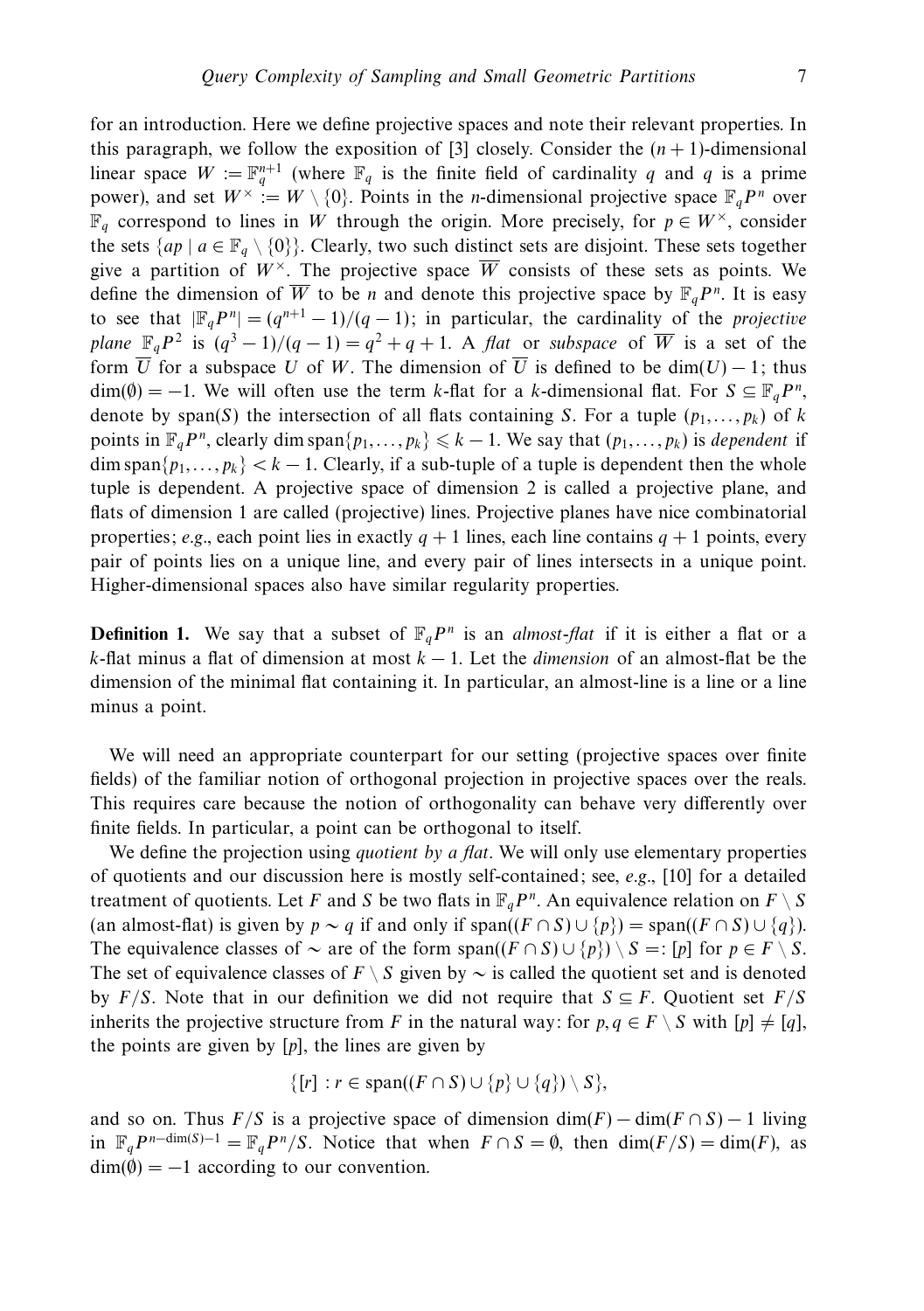For a flat  $F' \subseteq F$ , define

$$
F'|_{F/S} := \{x \in F \setminus S : [x] \in [F']\},\
$$

where  $[F'] := \{ [x] : x \in F' \setminus S \}$ . In words,  $F'|_{F/S}$  is the union of equivalence classes in  $F \setminus S$  that intersect *F'*.

We will use the following easy facts, which we state without proof. The first claim deals with invariance of dependence under quotient.

**Claim 2.1.** Consider *t* =  $(p_1, ..., p_k)$ ,  $p_i ∈ \mathbb{F}_q P^n$ ,  $p_1 ∉ {p_2, ..., p_k}$ , and let  $[p_2], ..., [p_k]$  be the images of  $p_2, \ldots, p_k$  in the quotient of the space by  $p_1$ . Then *t* is dependent if and only if  $([p_2], \ldots, [p_k])$  is dependent.

The next claim shows that intersection of sub-flats with equivalence classes behaves nicely.

**Claim 2.2.** For all equivalence classes  $C \in F/S$  with non-empty intersection with a given *flat*  $F'$ , the intersection size  $|C \cap F'|$  is the same.

The last claim shows that dependence is a property of the equivalence classes.

**Claim 2.3.** Let  $t = (p_1, \ldots, p_k, q_{k+1}, \ldots, q_j, \ldots, q_m)$ , where  $p_i$  and  $q_j$  are points in  $\mathbb{F}_q P^n$ . Let t' be obtained from *t* by replacing *qj* by *q <sup>j</sup>*. Also assume that *qj, q <sup>j</sup>* are in the same equivalence class in the quotient of  $\mathbb{F}_qP^n$  by  $S = \text{span}(p_1, \ldots, p_k)$ , i.e.,  $\text{span}(S \cup \{q_i\}) = \text{span}(S \cup \{q'_i\})$ . Then either both *t* and *t'* are dependent or both are independent.

# **3.** The discrete partitioning problem for  $n = 2$

In this section, instead of the projective space  $\mathbb{F}_{q}P^{n}$ , we restrict ourselves to the projective plane  $\mathbb{F}_qP^2$ . Let us restate the problem for the projective plane. We want a partition of  $(\mathbb{F}_qP^2)^2$  of the form

$$
(\mathbb{F}_q P^2)^2 = \bigcup_{i=1}^N A_1^i \times A_2^i,\tag{3.1}
$$

such that for all *i* we have  $A_1^i \times A_2^i \subseteq (L^i)^2$ , where  $L^i$  is a line in  $\mathbb{F}_q P^2$ .

We have  $|(\mathbb{F}_q P^2)^2| = (q^2 + q + 1)^2 \approx q^4$ . The upper and lower bounds we discussed in Section 1 for the general problem now become  $O(q<sup>4</sup>)$  and  $Ω(q<sup>2</sup>)$ . However, it turns out that  $N = \Theta(q^3)$ .

**The upper bound.** First, for any point  $p \in \mathbb{F}_q P^2$  there are  $q + 1$  lines  $L_1^p, L_2^p, \ldots, L_{q+1}^p$ through *p*. These lines only intersect in *p* and together they cover all of  $\mathbb{F}_qP^2$ . Thus  $L_1^p$  and  $L_2^p \setminus \{p\}, L_3^p \setminus \{p\}, \ldots, L_{q+1}^p \setminus \{p\}$  partition  $\mathbb{F}_q P^2$ . Now we can state our  $O(q^3)$  size partition of  $(\mathbb{F}_q P^2)^2$ . Each part is of the form  $p \times L_1^p$  or  $p \times (L_i^p \setminus \{p\})$  for  $i \in \{2, ..., q + 1\}$ and  $p \in \mathbb{F}_q P^2$ . Clearly these parts are mutually disjoint. For any two parts, either the first factors are different and disjoint, or if they are the same, then the second factors are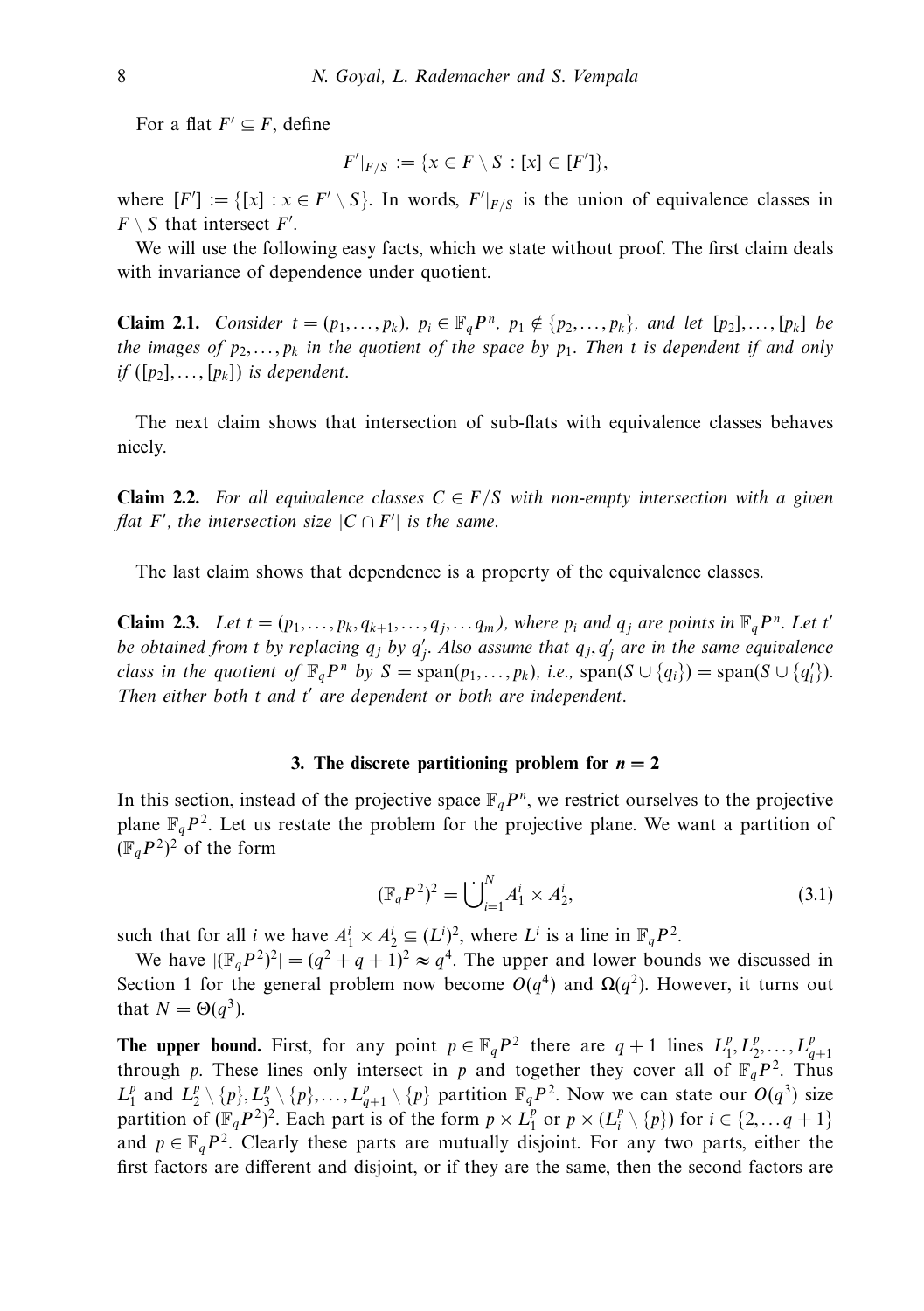disjoint by our construction of the partition of  $\mathbb{F}_{q}P^{2}$ . It is also clear that we cover all of  $(\mathbb{F}_q P^2)^2$  in this way. The size of this partition is  $(q^2 + q + 1)(q + 1) = O(q^3)$ .

We now show that the above upper bound is the best possible up to a constant:  $N = \Omega(q^3)$ .

**Theorem 1.1 restated.** In the discrete partitioning problem for  $k = 2 = n$  the partition size satisfies  $N = \Theta(q^3)$ .

**Proof.** The key idea of the proof is that the partitioning problem can be decomposed into smaller instances of simpler partitioning problems (Lemma 3.1 below). These smaller problems admit rank arguments (similar to the one used in some proofs of a theorem by Graham and Pollak [12]) for their lower bounds. Our decomposition shows that on average each of these smaller problems requires a large partition, giving us a good overall bound.

It will be useful to work without loss of generality with what we will call canonical partitions, as it is easier to prove a lower bound for this restricted kind of partition. We say that a partition of  $(\mathbb{F}_qP^2)^2$  as in (3.1) is canonical if each of its parts is canonical. We say that a part  $A_1 \times A_2$  is canonical if either  $A_1 = A_2$  (square parts) or  $A_1 \cap A_2 = \emptyset$ (non-square parts). In other words, either the two factors are equal or they are disjoint.

Given any partition  $\{A_1^i \times A_2^i\}$ , we can construct a canonical partition with at most four times as many parts, as follows. For each part, decompose it into four canonical parts:

$$
A_1^i \times A_2^i = \left[ (A_1^i \cap A_2^i) \times (A_1^i \cap A_2^i) \right] \dot{\cup} \left[ (A_1^i \setminus A_2^i) \times (A_1^i \cap A_2^i) \right]
$$
  

$$
\dot{\cup} \left[ (A_1^i \cap A_2^i) \times (A_2^i \setminus A_1^i) \right] \dot{\cup} \left[ (A_1^i \setminus A_2^i) \times (A_2^i \setminus A_1^i) \right].
$$

Henceforth we assume that our partitions are canonical.

It will be helpful to think of  $(\mathbb{F}_qP^2)^2$  as a complete bipartite graph, with one copy of  $\mathbb{F}_{q}P^2$  in the product representing one side of vertices and the other copy representing the other side. Edges in this graph are then the elements of  $(\mathbb{F}_q P^2)^2$ . Each canonical part can be thought of as an induced complete bipartite subgraph.

Clearly, the number of square parts in any canonical partition is at most  $q^2 + q + 1=$  $O(q^2)$ . We will show that the number of non-square parts is  $\Omega(q^3)$ .

Notice that if  $\{S^i \times S^i \mid i \in [N]\}$  is the set of square parts, then  $\{S^i\}$  form a partition of  $\mathbb{F}_qP^2$ . Thus,  $\{S^i \mid i \in [N]\}$  also induce a partition of each line *L*; let  $\phi(L)$  be the number of parts in such a partition of *L*. Clearly  $\phi(L) \leq q + 1$ . The following lemma shows that on average  $\phi(L)$  is almost as large as  $q + 1$ .

**Lemma 3.1.**  $\sum_{L} \phi(L) \geqslant q(q^2 + q + 1)$ , where the summation is over all lines.

**Proof.** For any point *a* there is some square part  $S^i \times S^i$  such that  $a \in S^i$ . Now *a* lies in  $q + 1$  lines, say,  $L_1, \ldots, L_{q+1}$ . Since our requirement on the partition is that  $S^i$ should be completely in some line, we have that for all but at most 1 of the  $q + 1$  lines  $L \in \{L_1, \ldots, L_{q+1}\}$  we have  $|L \cap S^i| = 1$ . Thus *a* appears as a singleton in the partitions (induced by the square parts) for at least *q* lines. So each of the  $q^2 + q + 1$  points contributes at least *q* to the sum, which gives the bound in the lemma.П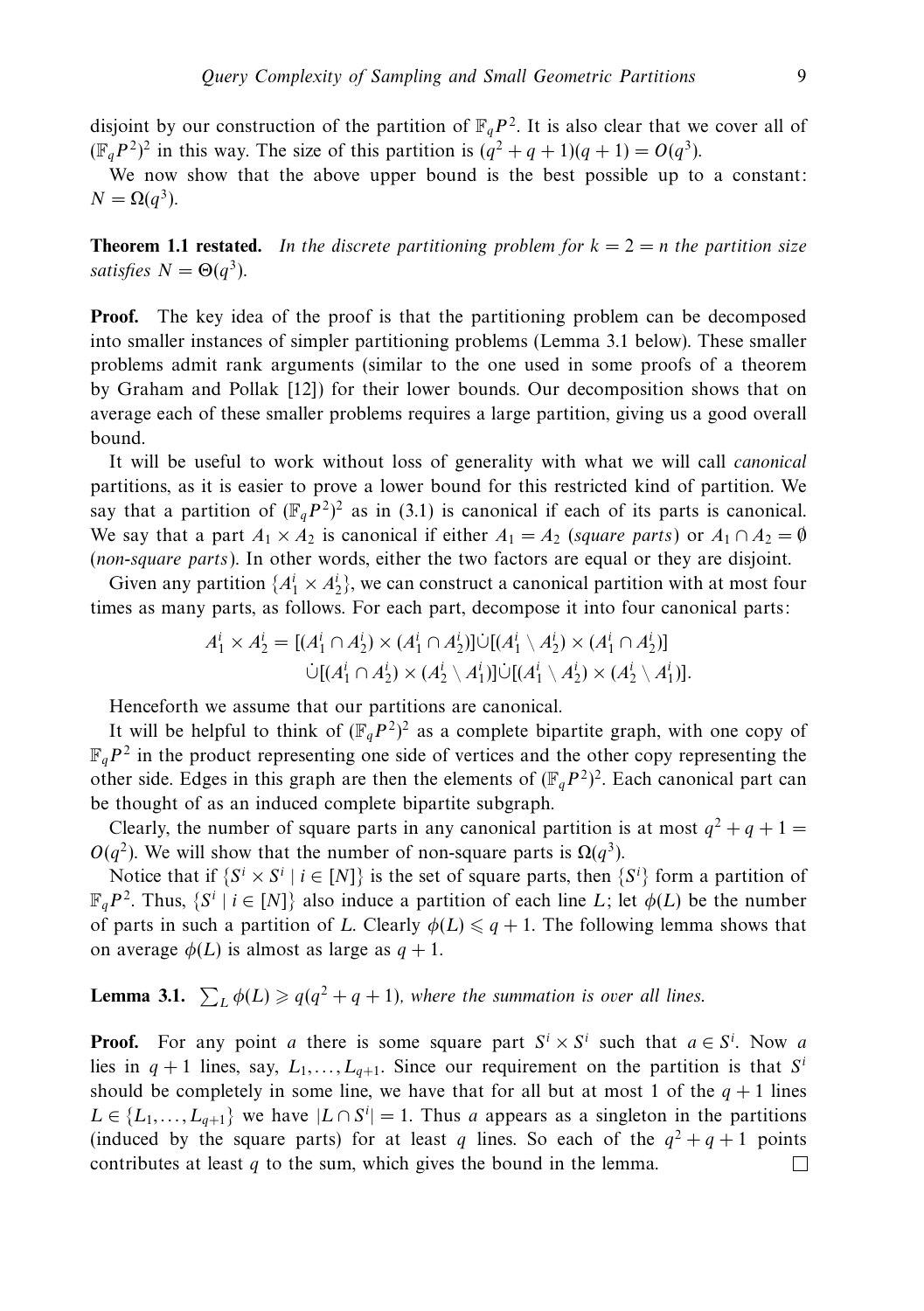Remove the edges covered by square parts, then we are left with a bipartite graph whose edge set is partitioned by non-square parts. In this graph, each line *L* induces a bipartite subgraph  $G(L)$  defined as follows:  $G(L)$  is the bipartite subgraph induced by a copy of *L* in the left vertices and a copy of *L* in the right vertices. In other words, the edges of  $G(L)$  are the edges in  $L \times L$  not covered by square parts. This implies that the edge set of each  $G(L)$  is covered by non-square parts. Also, the edge sets of graphs  ${G(L)}_L$  are disjoint by our construction. But a stronger property holds: each non-square part completely lies in one of the *G*(*L*)s. More precisely, if  $R_1^i \times R_2^i$  is a non-square part such that  $R_1^i \subseteq L$  and  $R_2^i \subseteq L$  for some line *L*, then  $(R_1^i \times R_2^i) \cap (L' \times L') = \emptyset$  for all lines  $L' \neq L$ .

We know that  $G(L)$  looks like this. Let  $L = S^1 \cup \cdots \cup S^{\phi(L)}$  be the partition of L induced by square parts as above. Then  $G(L)$  has all the edges in sets  $S^i \times S^j$  for  $i, j \in [\phi(L)], i \neq j$ . Now an easy adaptation of the matrix proof of the Graham–Pollak theorem [12] (see Lemma 3.2 below) gives that  $G(L)$  needs  $\phi(L)$  non-square parts. To see this, choose one point  $p^i$  from each  $S^i$ , and consider the subgraph of  $G(L)$  induced by the vertices in both colour classes of  $G(L)$  corresponding to points  $\{p^1, \ldots, p^{\phi(L)}\}$ . Applying Lemma 3.2 to this subgraph gives the required bound on the number of non-square parts. Thus the total number of parts we need is  $\sum_{L} \phi(L) \geqslant q(q^2 + q + 1)$  by the lemma above.

We note that the proof did not make use of the algebraic structure of the projective plane, and it holds for combinatorial projective planes as well.

**Lemma 3.2.** Let  $B = ((U, V), E)$  be a bipartite graph with  $|U| = |V| = n$ , and let

$$
E = \{(u_i, v_j) \mid i, j \in [n] \text{ and } i \neq j\}.
$$

(In other words,  $B$  is a complete  $n \times n$  bipartite graph minus a perfect matching.) Any partition of *E* into complete bipartite graphs requires at least *n* graphs.

**Proof.** Consider the bipartite adjacency matrix *A*(*B*) of *B* (rows indexed by *U* and columns by *V*, and  $A(B)_{(u,v)} = 1$  if  $(u, v) \in E$  else  $A(B)_{(u,v)} = 0$ ). Let  $B_1, \ldots, B_r$  be complete bipartite subgraphs whose edges sets partition *E*. Then we can write

$$
A(B) = \sum_{i \in [r]} A(B_i).
$$
 (3.2)

The algebra in the rest of the proof is over R. Now, notice that rank  $A(B) = n$  (this is because  $A(B) = J - I$ , where *J* is the all ones matrix and *I* is the identity matrix, after a suitable reordering of the vertices), but rank  $A(B_i) = 1$  for  $i \in [r]$ . The subadditivity of rank implies that  $r \geq n$ .  $\Box$ 

We remark that there are generalizations of the Graham–Pollak theorem for hypergraphs [1, 8] and it is natural to try to use these to solve the partitioning problem for higher *k*. However, we have not succeeded in this.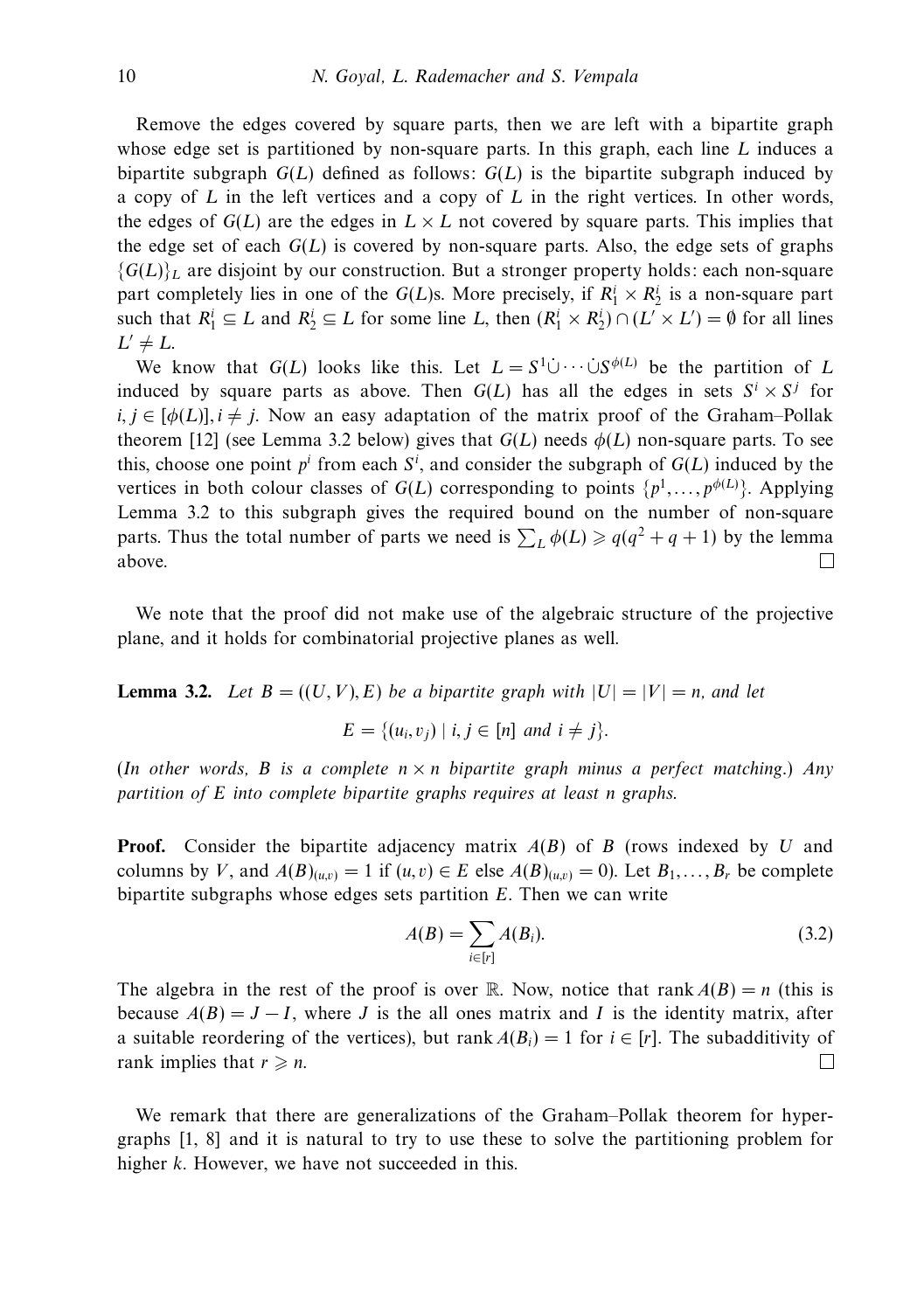# **4. A small size partition**

We construct a partition of  $(\mathbb{F}_q P^n)^n$  with size  $O(q^{\binom{n+1}{2}})$ , by generalizing our partition construction for the product of two projective planes (Section 3). More generally, the same ideas give a partition of  $(\mathbb{F}_q P^n)^k$  with size  $O(q^{\binom{k+1}{2}})$  (independent of *n*). Informally, for the product of two projective planes the parts were of type (point  $\times$  almost-line). For (F*qP<sup>n</sup>*) *<sup>n</sup>*, parts are of type (point × almost-line × almost-2-flat ×···× almost-(*n* − 1)-flat), where an almost-*r*-flat is either an *r*-flat or an *r*-flat minus an (*r* − 1)-subflat. We now describe our construction in detail.

**Proof of Theorem 1.2.** *F* Let  $1 \le r < n$ . For an  $(r − 1)$ -flat *F* consider *r*-flats  $F_1, F_2, \ldots$ containing *F*. There are  $(q^{n+1} - q^r)/(q^{k+1} - q^r)$  such flats and any two of them intersect precisely in *F*. This provides a partition of  $\mathbb{F}_qP^n$  into almost-*r*-flats with size  $(q^{n+1}$  $q^r$ )( $q^{k+1} - q^r$ ). The first part is  $F_1$  and other parts are  $F_2 \setminus F, F_3 \setminus F, \ldots$ . We call this partition a partition around *F*.

Now to construct a partition of  $(\mathbb{F}_qP^n)^n$ , it will be convenient to index the *n* copies of  $\mathbb{F}_qP^n$  as  $P_1,\ldots,P_n$ . So we are considering a partition of  $P_1 \times P_2 \times \cdots \times P_n$ . We start by partitioning  $P_1$ . Let  $P_1$  be the partition of  $P_1$  into singletons. For each  $S_1 \in \mathcal{P}_1$ , consider a partition of  $P_2$  around span( $S_1$ ) =  $S_1$ . Denote this by  $\mathcal{P}_2(S_1)$ . For  $S_2 \in \mathcal{P}_2(S_1)$ , consider a partition of  $P_3$  around span( $S_2$ ), and so on.

Our partition of  $(\mathbb{F}_qP^n)^n$  is then made up of all the parts of the form  $S_1 \times \cdots \times S_n$ . The number of choices for the first factor is  $|\mathcal{P}_1| = (q^{n+1} - 1)/(q - 1)$ . Having fixed the first factor *S*<sub>1</sub>, the number of choices for the second factor is  $|\mathcal{P}_2(S_1)| = (q^{n+1} - q)/(q^2 - q)$ , and so on. So the total number of choices is

$$
\frac{q^{n+1}-1}{q-1} \cdot \frac{q^{n+1}-q}{q^2-q} \cdot \frac{q^{n+1}-q^2}{q^3-q^2} \cdots \frac{q^{n+1}-q^{n-1}}{q^n-q^{n-1}} = \frac{q^{n+1}-1}{q-1} \cdot \frac{q^n-1}{q-1} \cdot \frac{q^{n-1}-1}{q-1} \cdots \frac{q^2-1}{q-1}
$$

$$
\leq \frac{q^{\binom{n+1}{2}}}{(1-1/q)^n}
$$

$$
\leq \frac{q^{\binom{n+1}{2}}}{1-n/q}.
$$

For  $q \ge 2n$  we have  $1/(1 - n/q) \le 1 + 2n/q$ . The claim follows.

#### **5. The structure of decision trees for DSPAN**

In this section we prove the claim from the Introduction on the structure of the partition induced by a decision tree for the DSPAN problem. Each part is a product set, where each factor is a flat minus a few flats.

**Lemma 5.1.** Consider a deterministic decision tree for DSPAN making at most *h* queries. Let *A* be a part of the partition of  $(\mathbb{F}_qP^n)^n$  induced by the leaves of the tree. Then:

(1) there is an  $(n-1)$ -flat  $F \subset \mathbb{F}_q P^n$  with  $A \subseteq F^n$ ,

(2) we can write  $A = A_1 \times A_2 \times \cdots \times A_n$ , where each  $A_i$  is of the form  $G \setminus (G_1 \cup G_2 \cup \cdots \cup G_n)$  $G_h$ ), where  $G, G_1, \ldots, G_h$  are flats.

 $\Box$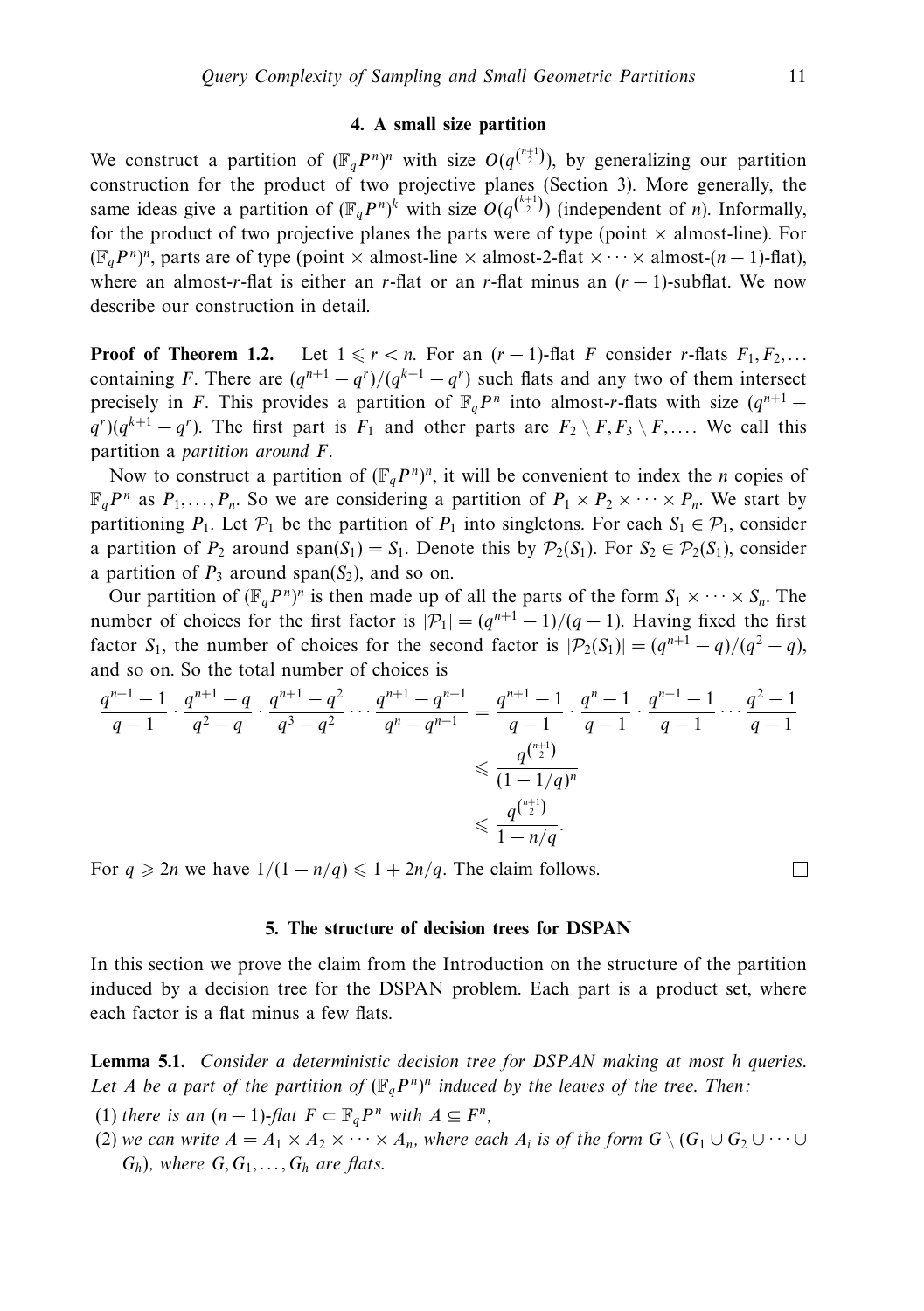**Proof.** Part (1) must hold because the output of the tree is correct for DSPAN.

We prove the stronger version of (2) that it holds for the set of tuples *A* associated to any node of the decision tree with *h* equal to the depth of the node. We use induction on *h*. It is clearly true for  $h = 0$  (no queries, the root) as in this case  $A = (\mathbb{F}_q P^n)^n$ . For the inductive step, let  $A \subseteq (\mathbb{F}_q P^n)^n$  be the part associated to a node of depth *h*. By the inductive hypothesis, its parent part *A'* is of the form  $A_1 \times A_2 \times \cdots \times A_n$ , where each  $A_i$ is of the form  $G \setminus G_1 \cup G_2 \cup \cdots \cup G_{h-1}$ , where  $G, G_1, \ldots, G_{h-1}$  are (possibly empty) flats. The query that restricts *A'* to get *A* is some  $(n-1)$ -flat  $p \n\t\subseteq \mathbb{F}_q P^n$ . If the result of the query is YES, the interpretation of the query means that the restriction is to intersect each  $A_1, \ldots, A_n$  with *p*. If the result of the query is NO and index  $i \in [n]$ , the interpretation of the query means that the restriction is to intersect each  $A_1, \ldots, A_{i-1}$  with *p*, subtract *p* from  $A_i$  and leave  $A_{i+1},...,A_n$  unchanged. The claimed structure holds in both cases.  $\square$ 

#### **6. Lower bound for structured partitions**

In this section we show a lower bound for the discrete partitioning problem when factors of each part are almost-flats (Theorem 1.3, Definition 1). The outline of the proof in Section 1.3 will be useful for reading the proof below.

**Definition 2 (projective lines in general position).** We say that a set of at most  $n+1$ projective lines in  $\mathbb{F}_qP^n$  is in general position if, for any  $k \in [n-1]$ , no  $k+1$  of them are contained in a *k*-flat.

**Lemma 6.1 (Sylvester–Gallai-type property).** Let  $L$  be a set of at most  $n + 1$  projective lines in  $\mathbb{F}_{q}P^{n}$  in general position (Definition 2). Then there exists a projective line  $l \in L$  that intersects the other projective lines in *L* in at most two points, i.e., there are (at most) two points  $p, q \in l$  such that  $l \cap l' \in \{p, q\}$  for all  $l' \in L \setminus \{l\}.$ 

**Proof.** We use induction on *n*. It is true for  $n = 1$ . For general *n*, we will define a sequence  $l_1, l_2, \ldots$  of lines in *L*. We will add lines incrementally preserving dim span $\{l_1, \ldots, l_i\} = i$ . Start by picking any line  $l_1 \in L$ . Pick a line  $l_2 \in L \setminus \{l_1\}$  that intersects  $l_1$  (if there is no such line then  $l_1$  is the desired line). In general, if there exists  $l_i \in L \setminus \{l_1, \ldots, l_{i-1}\}\$  that intersects at least one of  $l_1, \ldots, l_{i-1}$ , then we have dim span $\{l_1, \ldots, l_i\} = \dim \text{span}\{l_1, \ldots, l_{i-1}\} + 1 = i$  $(l_i \text{ cannot be contained in span} \{l_1, \ldots, l_{i-1}\}$  if *L* is in general position). If no such  $l_i$  exists, then the inductive hypothesis applied to  $\{l_1, \ldots, l_{i-1}\}$  gives the line desired in the statement. Suppose we pick all lines in L in this way and the last line is  $l_k$ . If  $k < n+1$ , then  $l_k$ intersects the others in one point. If  $k = n + 1$ , then the fact that *L* is in general position implies that  $l_k$  intersects at most one of  $l_1, \ldots, l_{n-1}$ , and it can possibly intersect  $l_n$ . Thus,  $l_k$  is the desired line.  $\Box$ 

The previous lemma is tight in the following sense: for  $n = 2$ , the case of the projective plane, any three lines in general position intersect pairwise.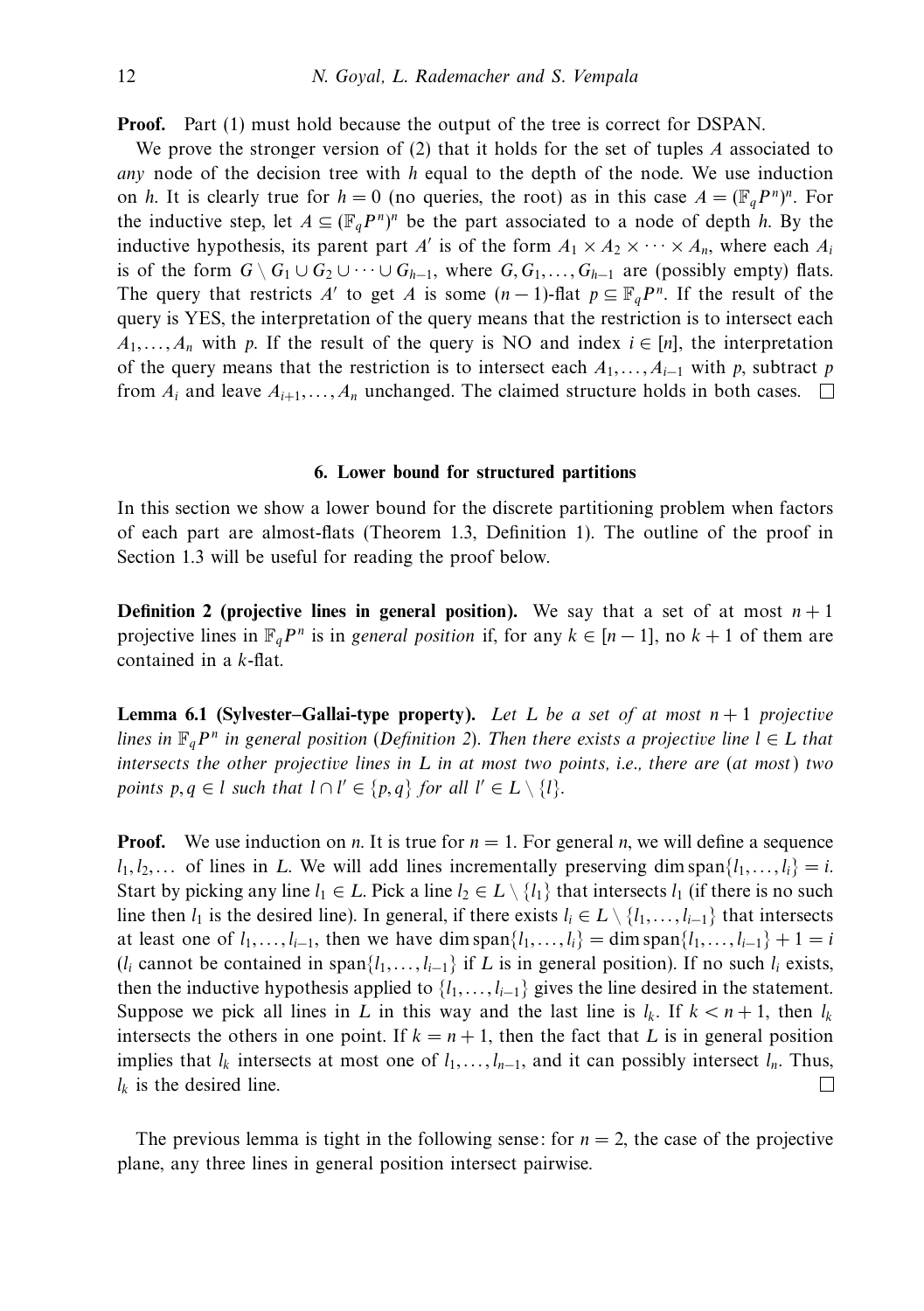**Lemma 6.2 (fraction of dependent tuples in products of almost-lines).** Let  $L = (l_i)_{i=1}^{n+1}$  be a family of almost-lines in  $\mathbb{F}_qP^n$  with  $q \geq 3$ . Then the number of dependent tuples in  $T =$  $\prod_{i=1}^{n+1} l_i$  is at least  $(q-2)^{n-1}(q-1)$ .

**Proof.** We use induction on *n*. For  $n = 1$ , we are in the projective line of cardinality  $q + 1$ , the two lines in *L* coincide except for the missing points, and the dependent tuples are pairs of equal points. Thus, there are at least  $q - 1$  dependent tuples.

For general *n*, if *L* is not in general position, use the inductive hypothesis on the subfamily of *k* lines not in general position. The number of dependent tuples in that subset is at least  $(q-2)^{k-2}(q-1)$ , any completion of such a dependent tuple to an  $(n + 1)$ -tuple is also dependent, and each can be completed in at least  $q^{n+1-k}$  ways. Thus the number of dependent tuples in *L* is at least  $q^{n-k+1}(q-2)^{k-2}(q-1)$ .

Otherwise, consider the line in *L* given by Lemma 6.1 (applied to the completion of each almost-line to a line), say this line is  $l_1$ , and let  $p$  be a point in this line that is not missing from it and such that no other line in *L* goes through it. Consider the quotient of the whole space by *p*. In the quotient, the image of a point  $p' \neq p$  is [*p*'], and the image of a line *l* not containing *p* is the union of the images of the points in *l*. As the almost-lines in  $(l_i)_{i=2}^{n+1}$  do not contain *p*, their images in the quotient are also almost-lines. Thus the inductive hypothesis can be used on the quotient space of dimension  $n - 1$  and the *n* quotient lines to conclude that the product of the quotient lines contains at least  $(q-2)^{n-2}(q-1)$  dependent tuples.

Now, by the invariance of dependence (Claim 2.1), there are at least  $(q-2)^{n-2}(q-1)$ dependent tuples in *T* whose first coordinate is *p*. Also, there are at least *q* − 2 choices of *p*, so there are at least  $(q - 2)^{n-1}(q - 1)$  dependent tuples overall.  $\Box$ 

**Definition 3.** For  $Q = \prod_{i=1}^{k} Q_i$ , a product of subsets of  $\mathbb{F}_q P^n$ , where each  $Q_i$  is an almostflat, the dimension pattern of  $Q$ , denoted by dim  $Q$ , is the *k*-tuple of dimensions of the  $Q_i$ sorted in non-decreasing order. We will consider the partial order on dimension patterns defined by  $(s_1, \ldots, s_k) \leq (t_1, \ldots, t_k)$  if and only if for all *i* we have  $s_i \leq t_i$ .

**Lemma 6.3 (dependence of non-dominated almost-flats).** Let  $Q = \prod_{i=1}^{n} Q_i$  be a product of subsets of  $\mathbb{F}_qP^{n-1}$ , where each  $Q_i$  is an almost-flat. Assume

$$
\dim Q \npreceq (0, 1, \dots, n-1). \tag{6.1}
$$

Then the fraction of dependent tuples in *Q* is at least

$$
\frac{1}{q+1}\bigg(\frac{q-2}{q+1}\bigg)^{n-1}.
$$

**Proof.** The proof will reduce estimating the fraction in the general case to the case of lines, given by Lemma 6.2. We will do this by first reducing to the case of partitions consisting of parts with minimal dimension patterns satisfying (6.1) and then reducing to the case of products of lines.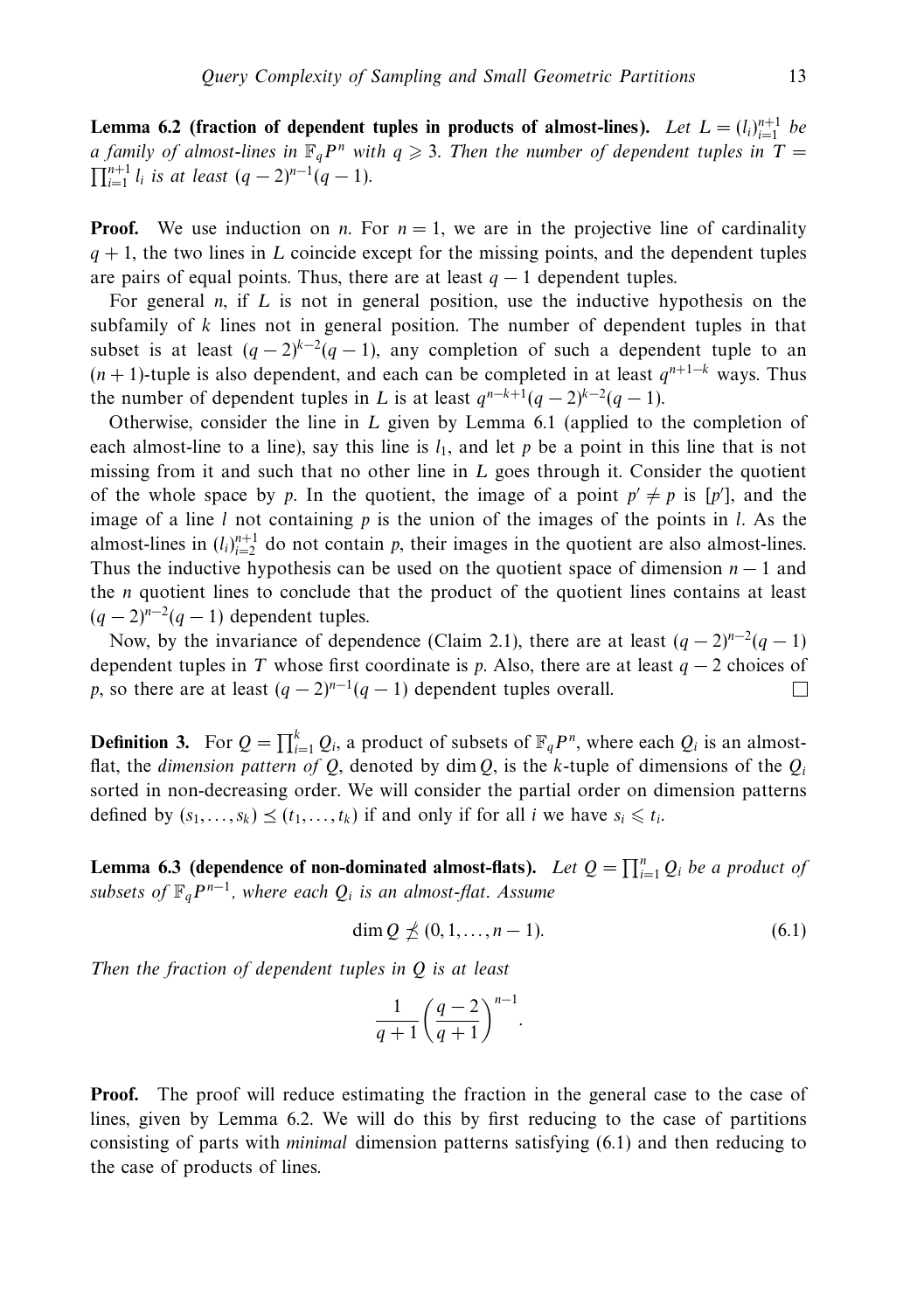The minimal dimension patterns satisfying (6.1) are the following  $n - 1$  patterns:

$$
(1, 1, \ldots, 1), (0, 2, 2, \ldots, 2), (0, 0, 3, \ldots, 3), \ldots, (0, \ldots, 0, n-1, n-1).
$$

Formally, they are given by  $(s_1, \ldots, s_n)$  for  $j = 1, \ldots, n-1$ , where

$$
s_i = \begin{cases} j & i \geq j, \\ 0 & i < j. \end{cases}
$$

It suffices to prove the lemma for *Q* with minimal dimension patterns satisfying (6.1), because of the following two facts.

- A *Q* with a non-minimal dimension pattern can be partitioned into parts with minimal dimension patterns. This is shown in the next claim.
- The fraction of dependent tuples in *Q* is at least the minimum of such fractions for the parts in a partition of *Q*.

**Claim 6.4.** Let  $Q = \prod_{i=1}^{n} Q_i$  be a product of subsets of  $\mathbb{F}_q P^{n-1}$ , where each  $Q_i$  is an almostflat, and let *Q* satisfy (6.1). Then *Q* can be partitioned into parts with minimal dimension patterns and satisfying the assumptions of Lemma 6.3.

**Proof.** Let  $k + 1$  be the least index *i* such that  $(\dim Q)_i \geq i$ ; such an *i* exists because of our assumption that (6.1) is satisfied. Then we claim that we can partition *Q* into parts of the form

$$
p_1 \times \cdots \times p_k \times R_{k+1} \times \cdots \times R_n, \tag{6.2}
$$

where  $p_i \in Q_i$ , for  $i \leq k$ , are points, and  $R_i \subseteq Q_i$  is an almost-flat of dimension  $k+1$  for  $i > k$ . We construct this partition by first partitioning individual factors in *Q*, and then the resulting (refined) product partition of *Q* will be our desired partition.

Partitioning into flats of dimension 0 (points) is straightforward. For partitioning into higher-dimensional parts there are three cases depending on the factor being partitioned and the dimension of the target parts. We will also assume that when we need to partition an almost flat it's of type  $F_d \setminus F_{d''}$  with  $F_{d''} \subseteq F_d$ . We have the following three cases.

**Case 1.** We want to partition a  $d$ -flat  $F_d$  into almost-flats of dimension  $d'$  for some  $0 < d' \le d$ . Fix a  $(d' - 1)$ -flat  $F_{d'} \subseteq F_d$  arbitrarily, and consider the *d*'-dimensional flats

$$
F(p) := \mathrm{span}(\{p\} \cup F_{d'}) \quad \text{for } p \in F_d \setminus F_{d'}.
$$

For two such points p, p' we either have  $F(p) = F(p')$  or  $F(p) \cap F(p') = F_{d'}$ . Thus we can construct a partition of  $F_d$  with one flat of the form  $F(p)$  and almost-flats of the form  $F(p) \setminus F_{d'}$ . More precisely, fix any point  $p^* \in F_d \setminus F_{d'}$ . Then the partition is

$$
\{F(p^*)\}\cup\{F(p)\setminus F_{d'}:p\in F_d\setminus F(p^*)\}.
$$

**Case 2.** We need to partition  $F_d \setminus F_{d'}$ , a *d*-flat minus a *d'*-flat, into almost-flats of dimension *d'* for  $d > d'' \ge d' > 0$ . This is a slight modification of the previous argument. We fix a  $(d' - 1)$ -flat  $F_{d'} \subseteq F_{d''}$  arbitrarily and we can construct a partition of  $F_d \setminus F_{d''}$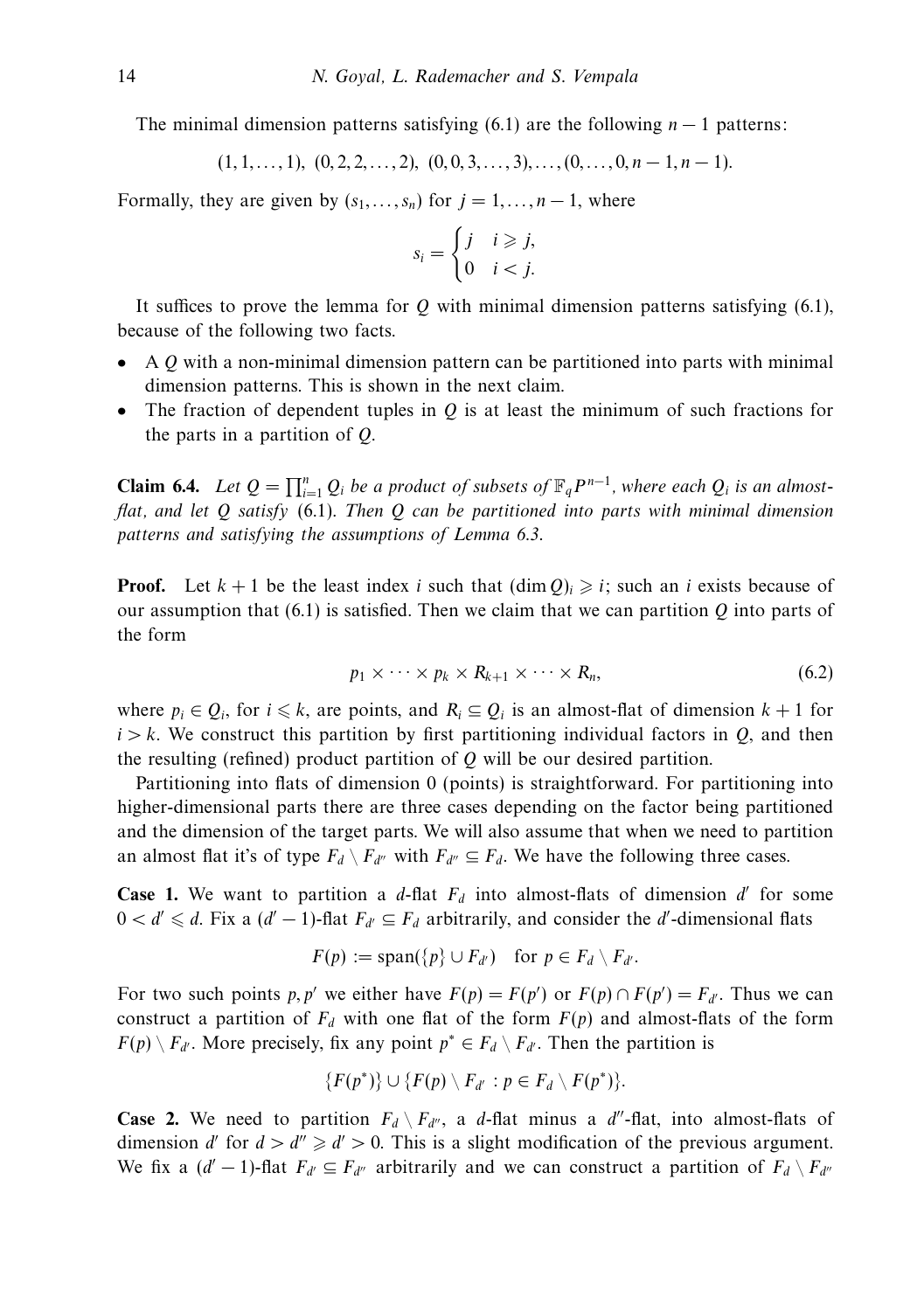with almost-flats of the form  $F(p) \setminus F_{d'}$ . The partition is

$$
\{F(p)\setminus F_{d'}\,:\,p\in F_d\setminus F_{d''}\}.
$$

**Case 3.** We need to partition  $F_d \setminus F_{d''}$ , a *d*-flat minus a *d'*-flat, into almost-flats of dimension *d'* for  $d > d' > d'' > 0$ . This is again a slight modification of the previous argument. We arbitrarily fix a  $(d' - 1)$ -dimensional flat  $F_{d'} \subseteq F_d$  containing  $F_{d''}$  and we construct a partition of  $F_d \setminus F_{d''}$  with one almost-flat of the form  $F(p) \setminus F_{d''}$  and almost-flats of the form  $F(p) \setminus F_{d'}$ . More precisely, fix any point  $p^* \in F_d \setminus F_{d'}$ . The partition is

$$
\{F(p^*)\setminus F_{d''}\}\cup\{F(p)\setminus F_{d'}:p\in F_d\setminus F(p^*)\}.
$$

Applying the above procedure to each factor  $Q_i$  for  $i > k$  with  $d' = k$ , we get the desired partition, completing the proof of the claim.  $\Box$ 

To complete the proof of the lemma, we now reduce the case of minimal dimension patterns to the case of lines, which is handled by Lemma 6.2. That lemma gives a lower bound for the fraction of dependent tuples for the product of  $n + 1$  lines in  $\mathbb{F}_qP^n$ . At this point in the proof we are dealing with parts as in (6.2), which have as factors *k* points and  $n - k$  almost-flats of dimension  $k + 1$ . We could partition the almost-flats into lines to apply Lemma 6.2 and ignore the first *k* points of each tuple, but then the lines would be living in  $\mathbb{F}_q P^{n-1}$  with only *n*−*k* lines, and Lemma 6.2 would not apply for  $k \ge 1$ . To fix this, we confine the almost-flats into a common  $(n - k - 1)$ -dimensional space by 'projecting them orthogonal to  $p_1, \ldots, p_k$ ', or more precisely by taking the quotient by  $S = \text{span}(p_1, \ldots, p_k)$  and then appropriately modifying the  $R_i$ . We now describe this procedure.

Let *Q* be as in (6.2). If  $(p_1, \ldots, p_k)$  is dependent, there is nothing more to prove for this part as the fraction of dependent tuples is 1.

Otherwise, we sequentially go over  $R_{k+1},...,R_n$  and replace them by  $P_{k+1},...,P_n$ , as described below. The new product set  $Q' = p_1 \times \cdots \times p_k \times P_{k+1} \times \cdots \times P_n$  has the following properties: (1)  $f(Q') \leqslant f(Q)$ , where  $f(Q)$  is defined to be the fraction of dependent tuples in  $Q$ ; (2) each  $P_i$  is an almost-flat; (3) each  $P_i$  is the union of some of the equivalence classes induced by the quotient of  $R_i$  by *S*. Thus, if we take the quotient, then each  $P_i$ can be identified with an almost-flat living in a space isomorphic to  $\mathbb{F}_{q}P^{n-k-1}$ , and hence Lemma 6.2 is applicable after partitioning each  $P_i$  into lines.

Now we explain the construction of the  $P_i$ , which depends on two cases. (1) If  $R_i$  is a flat, then set  $P_i := R_i \setminus S$ . (2) Suppose  $R_i$  is an almost-flat, *i.e.*,  $R_i = F_i \setminus F'_i$ , where  $F_i$  is a  $(k + 1)$ -flat and  $F'_i$  is a sub-flat of dimension at most k. Then set  $P_i$  to either  $F_i \setminus S$  or  $(F_i \setminus S) \setminus (F'_i|_{F_i/S})$ , whichever makes the current density of dependent tuples smaller. If the second option is empty, pick the first, which is never empty. (By the current density of dependent tuples we mean the density of dependent tuples in  $p_1 \times \cdots \times p_k \times P_{k+1} \times \cdots \times$  $P_i \times R_{i+1} \times \cdots \times R_n$ .

We do not use the more natural choice of a straightforward quotient in the case of almost-flats (that is,  $P_i = R_i/S$ ), as in that case the fraction of dependent tuples may increase or decrease. With our choice we will now show that the fraction of dependent tuples never increases.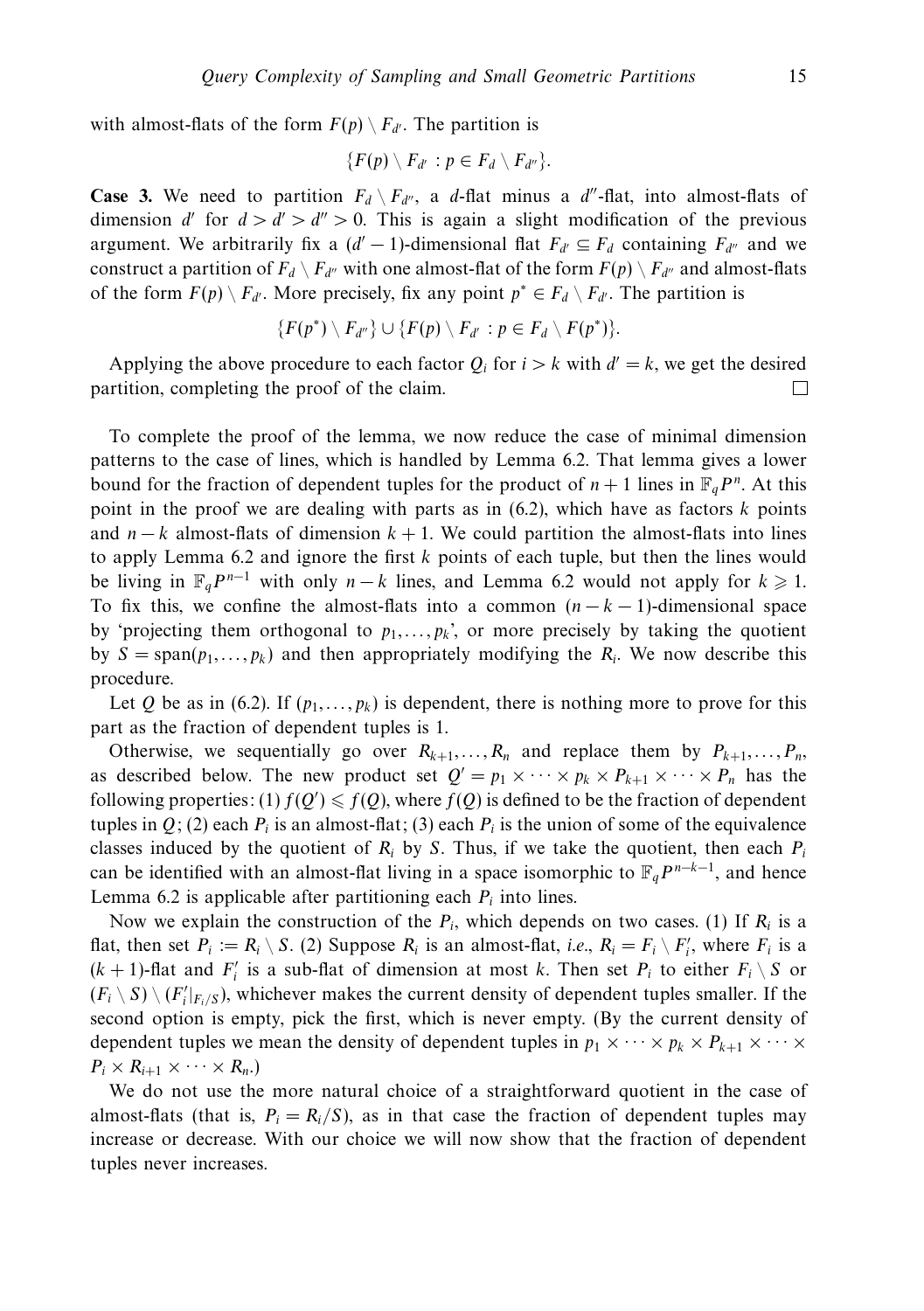**Claim 6.5.** The fraction of dependent tuples in *Q* is at least that in *Q* .

**Proof.** We will see the effect on the fraction of dependent tuples in each step of our procedure of replacing  $R_i$  by  $P_i$  as defined above. There will be several cases.

**Case 1.** If  $R_i$  is a  $(k + 1)$ -flat, then we set  $P_i := R_i \setminus S$ . This cannot increase the fraction of dependent tuples because we removed *S* and the tuples involving points of *S* in the *i*th position are all dependent.

**Case 2.** If  $R_i = F_i \setminus F'_i$ , with  $F_i \supset F'_i$ , is an almost-flat, then we use a refinement of the previous argument. First, we replace  $R_i$  by  $R'_i = (F_i \setminus F'_i) \setminus S = (F_i \setminus S) \setminus (F'_i \setminus S)$ ; as before, this cannot increase the fraction of dependent tuples. Now we have two cases depending on the intersection pattern of  $F_i'$  with the equivalence classes in  $F_i/S$ .

**Case 2(a).**  $F_i/S = [F'_i]$ , that is,  $F'_i$  intersects all equivalence classes of the quotient  $F_i/S$ , and in this case each intersection is of the same cardinality by Claim 2.2. Therefore, by Claim 2.3 the fraction of dependent tuples does not change when we replace  $R'_i = (F_i \setminus S) \setminus (F'_i \setminus S)$ by  $P_i = F_i \setminus S$ .

**Case 2(b).**  $F_i/S \supsetneq [F'_i]$ , that is,  $F'_i$  does not intersect all equivalence classes of  $F_i/S$ . For  $U \subseteq R'_i$ , define  $f(U)$  to be the fraction of dependent tuples in<sup>3</sup>

$$
p_1 \times \cdots \times p_k \times P_{k+1} \times \cdots \times P_{i-1} \times U \times R_{i+1} \times \cdots \times R_n.
$$

Informally, we will either 'remove the equivalence classes intersected by  $F_i'$  or 'complete them', whichever does not increase  $f(\cdot)$ . More precisely, we will show that for one of the following choices of  $P_i$  we have  $f(P_i) \leq f(R'_i)$ : set  $P_i = (F_i \setminus S) \setminus (F'_i|_{F_i/S})$  ('remove'), or set  $P_i = F_i \setminus S$  ('complete').

It remains to prove that one of these choices will not increase  $f(\cdot)$ . We need some notation. Denote the equivalence classes in  $F_i/S$  by

 $C_1, \ldots, C_r, C_{r+1}, \ldots, C_{r+s}$ .

Let  $c := |C_1| = |C_2| = \cdots = |C_{r+s}|$ . Of these,  $C_1, \ldots, C_r$  have non-empty intersection with *F*<sup>'</sup><sub>*i*</sub>. Let *c* :=  $|C_1|$  =  $|C_2|$  = ··· =  $|C_{r+s}|$ . By Claim 2.2,  $|C_1 \cap F'_i|$  = ··· =  $|C_r \cap F'_i|$  and let us denote this common intersection size by *c* . Let *α* be the fraction of dependent tuples induced by  $C_1 \cup \cdots \cup C_r = F'_i|_{F_i/S}$ , and let  $\beta$  be the fraction of dependent tuples induced by  $C_{r+1}$ ∪ $\cdots$ ∪ $C_{r+s}$ . Then we have

$$
f(R'_i) = \frac{\alpha(c - c')r + \beta cs}{(c - c')r + cs},
$$

$$
f(F_i \setminus S) = \frac{\alpha cr + \beta cs}{cr + cs},
$$

$$
f((F_i \setminus S) \setminus (F'_i|_{F_i/S})) = \frac{\beta cs}{cs} = \beta.
$$

<sup>3</sup> We are overloading the function *f* as it was used with a different type of argument (*Q*) earlier, but this should not cause confusion.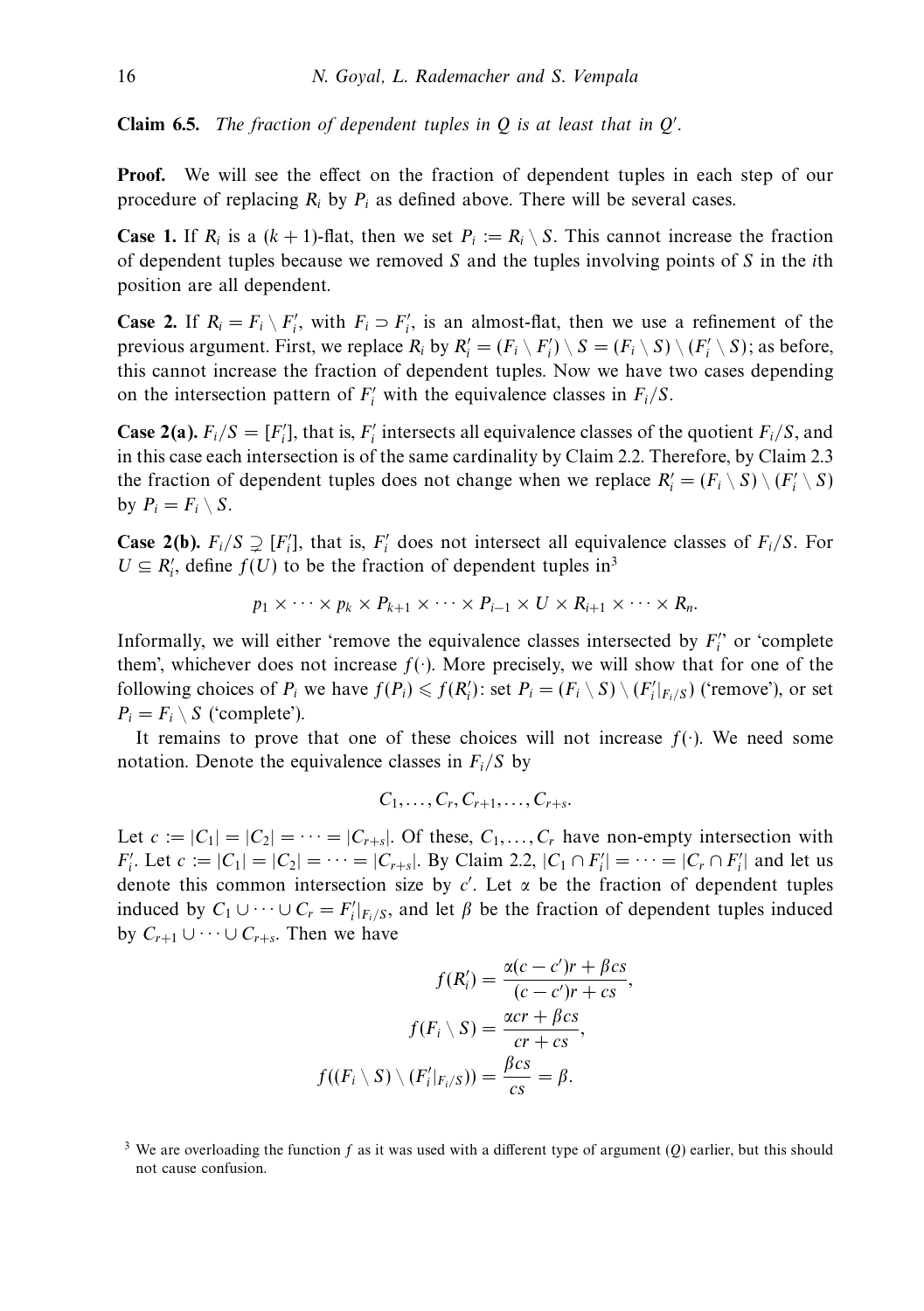From the above expressions we see that if  $\beta > \alpha$  then  $f(F_i \setminus S) < f(R'_i)$ , if  $\beta < \alpha$  then  $f((F_i \setminus S) \setminus (F'_i|_{F_i/S})) < f(R'_i)$ , and if  $\alpha = \beta$  then either choice works.

This completes the proof of the claim.

Let  $P = P_{k+1} \times \cdots \times P_n$ . By our construction, the fraction of dependent tuples in *Q'* is no less than that in *P*. Define  $P/S := (P_{k+1}/S) \times \cdots \times (P_n/S)$ , the result of taking the quotient with respect to *S*, where  $(P_j/S) \subseteq \mathbb{F}_q P^{n-k-1}$  for  $k < j \leq n$ . Note that  $P_j/S$  is an almost-flat. We have  $f(P/S) = f(p_1 \times p_2 \times \cdots \times p_k \times P)$ .

Claim 6.5 with the fact just noted implies that a lower bounding of the fraction of dependent tuples of *Q* is given by a lower bound of the fraction of dependent tuples of a part having all factors of dimension 1 or more. Applying the partitioning argument from the first half of the proof once more to such a part, it is enough to lower-bound the fraction of dependent tuples for a part having factors of dimension exactly 1 (minimal dimension pattern). The estimate in Lemma 6.2 gives that each such part with  $n - k$ factors has at least  $(q-2)^{n-k-2}(q-1)$  dependent tuples. A part like that also has at most  $(q + 1)^{n-k}$  tuples and therefore a fraction of at least

$$
\frac{(q-2)^{n-k-2}(q-1)}{(q+1)^{n-k}}
$$

dependent tuples. As a function of *k* only, this fraction is smallest when  $k = 0$ , and thus it is at least

$$
\frac{(q-2)^{n-1}}{(q+1)^n}.
$$

We showed that this is a lower bound on the fraction of dependent tuples in *Q*. This completes the proof of the lemma.  $\Box$ 

**Proof of Theorem 1.3.** We will first estimate the fraction of dependent tuples in  $(\mathbb{F}_qP^n)^n$ . Probabilistic language is helpful here. We consider a random tuple  $T = (t_1, \ldots, t_n)$  and we want an upper bound on the probability that it is dependent. Recall that the cardinality of an *i*-dimensional flat is  $1 + q + \cdots + q^i$ . Then

$$
\Pr(T \text{ is dependent}) = \sum_{i=2}^{n} \Pr((t_1, \dots, t_{i-1}) \text{ is independent and } (t_1, \dots, t_i) \text{ is dependent})
$$
\n
$$
\leqslant \sum_{i=2}^{n} \Pr((t_1, \dots, t_i) \text{ is dependent} \mid (t_1, \dots, t_{i-1}) \text{ is independent})
$$
\n
$$
= \sum_{i=2}^{n} \frac{1 + q + \dots + q^{i-2}}{1 + q + \dots + q^n}
$$
\n
$$
\leqslant \sum_{i=2}^{n} \frac{1}{q^{n-i+2}} \leqslant \sum_{i=2}^{\infty} \frac{1}{q^{i}} = \frac{1}{q(q-1)}.
$$

 $\Box$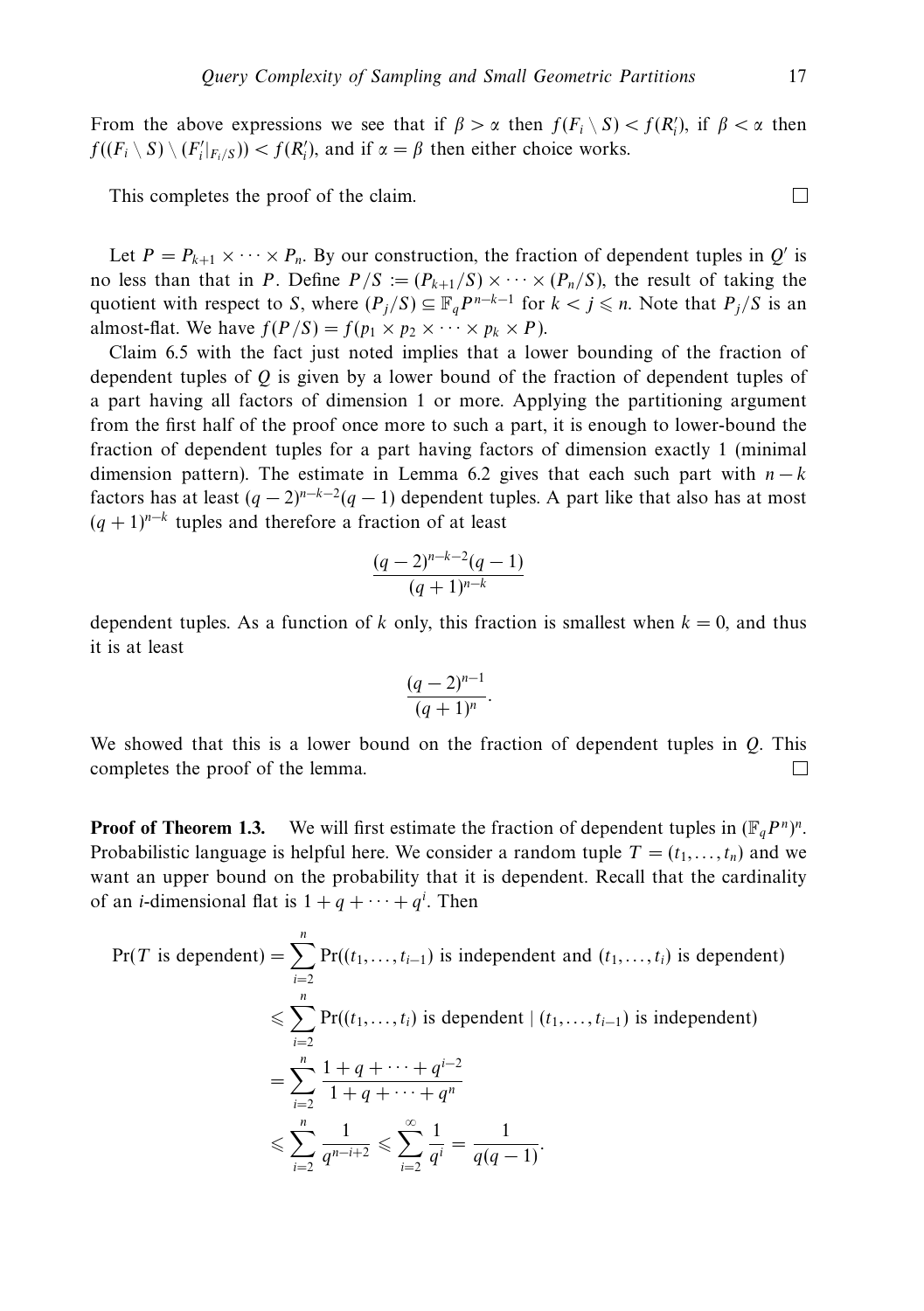Thus the fraction of dependent tuples in  $(\mathbb{F}_q P^n)^n$  is at most  $1/(q(q-1))$ .<sup>4</sup> This and Lemma 6.3 imply that parts whose dimension pattern is not less than or equal to  $(0, 1, \ldots, n-1)$  (non-dominated) can cover at most a

$$
\frac{1}{q(q-1)} \left( \frac{1}{q+1} \left( \frac{q-2}{q+1} \right)^{n-1} \right)^{-1} \leq \frac{1}{q} \left( \frac{q+1}{q-2} \right)^n
$$

fraction of  $(\mathbb{F}_qP^n)^n$ . The rest has to be covered with 'dominated' parts, that is, parts whose dimension pattern is less than or equal to  $(0, 1, \ldots, n-1)$ . Any such part has cardinality at most  $1(q + 1) \cdots (q^{n-1} + \cdots + 1)$ . The total number of tuples to be covered by these parts is at least

$$
\left(1-\frac{1}{q}\left(\frac{q+1}{q-2}\right)^n\right)(q^n+\cdots+1)^n.
$$

This needs at least

$$
q^{n(n+1)/2}\left(1-\frac{1}{q}\left(\frac{q+1}{q-2}\right)^n\right)
$$

parts.

# **Acknowledgements**

We thank László Lovász, Alexander Razborov, Michael Saks, Miklos Santha and David Xiao for useful discussions and pointers to the literature. We also thank an anonymous reviewer for careful reading and useful comments.

#### **Appendix: From sampling lower bound to the continuous partitioning problem**

A question that immediately arises when trying to prove a lower bound on sampling is that sampling is not a computational task in the usual sense of having a definite output. A way to get around this problem is to prove lower bounds for a problem that can be solved using sampling. An Ω(*n*) lower bound is easy. Consider the following set of *n* bodies in  $\mathbb{R}^n$ . For  $i \in [n]$ , define body  $B_i = [0, 1]^{i-1} \times [0, 2] \times [0, 1]^{n-i}$ . In other words,  $B_i$  is an axis-parallel cuboid with length 1 along all but the *i*th axis. Now consider a randomized algorithm that gets as input (via membership oracle) a uniformly randomly chosen body from the set of bodies just defined and its output is the index of the input body. A straightforward application of Yao's minimax principle shows that any such algorithm must make  $\Omega(n)$  membership queries to achieve a constant probability of success. On the other hand, if sampling can be done with *q* queries, then the body can be identified in

$$
\frac{q^{n-1}-1}{q^{n+1}-1}\geqslant \frac{1}{q^2}-\frac{1}{q^{n+1}}.
$$

 $\Box$ 

<sup>4</sup> This estimate is not too far from the true value. By picking the points in the tuple in sequence and considering the chance that the last point makes the tuple dependent (*i.e.*, lies in a certain  $(n-2)$ -dimensional flat), we have that the fraction of dependent tuples is at least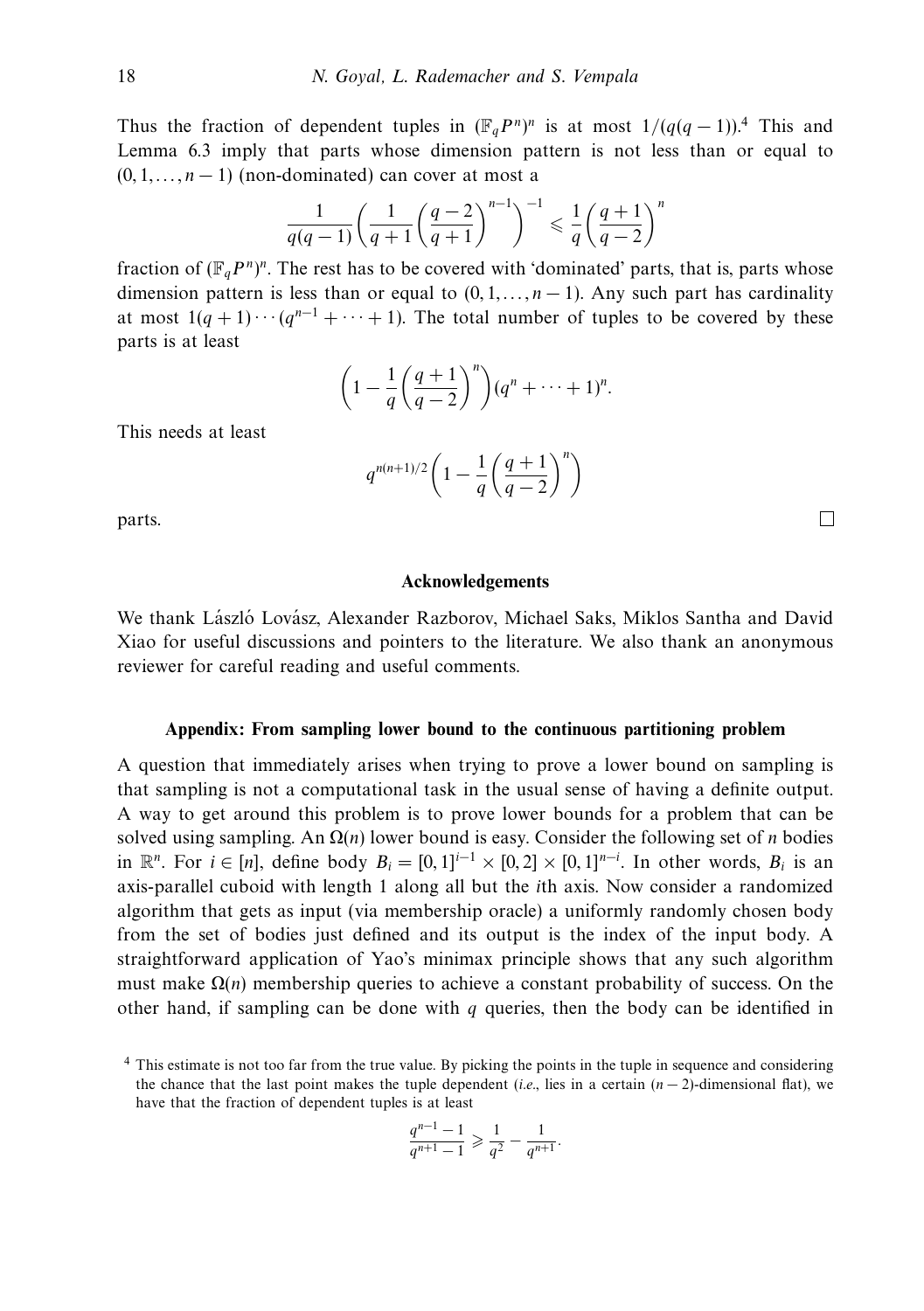$O(q)$  queries with constant probability of success. Suppose that the input body was  $B_i$ . Sample a point by making *q* queries. With probability about 1*/*2 its *i*th coordinate is greater than 1, thus telling us that the body is  $B_i$ . We can improve the probability of success by repeating this. This gives  $q = \Omega(n)$ .

For a quadratic lower bound as a function of the dimension, our candidate hard algorithmic problem is the following. We are given a membership oracle for a convex body given by  $\{x \in \mathbb{R}^n \mid \langle x, v_i \rangle \leq 1 \text{ for } i \in [n-1], \langle x, v \rangle \leq p(n)\},\$  for  $n-1$  unit vectors  $v_1, \ldots, v_{n-1} \in S^{n-1}$  (the unit sphere in  $\mathbb{R}^n$ ) spanning a hyperplane, *v* a normal to that hyperplane and  $p(n)$  some fixed polynomial in *n*. The problem is to find *v* approximately, or more precisely, a vector whose direction makes an angle with *v* that is at most 1*/* poly(*n*). As usual in algorithmic convexity, the oracle complexity of problems of this kind depends on the roundness of the input body [13], and our problem as stated can have very high complexity as there is no *a priori* bound on the roundness of the input. For a meaningful worst-case lower bound for randomized algorithms one needs to restrict the input body so that it contains  $rB_n$  and is contained in  $RB_n$  for  $R/r = \text{poly}(n)$  (where  $B_n$  is the unit ball in  $\mathbb{R}^n$ ). It is easy to show algorithms solving the problem in this case with essentially quadratic number of queries. Yao's lemma implies that the probability of success of any randomized algorithm against the worst such input is at least the probability of success of the best deterministic algorithm against a distribution on inputs of our choice. Choosing *v<sub>i</sub>* uniformly and independently at random in  $S^{n-1}$  and restricting the distribution to bodies satisfying the roundness condition is a natural option. But it seems cleaner simply to choose  $v_i \in S^{n-1}$  uniformly at random without any additional constraint, prove a lower bound for deterministic algorithms against this distribution (say, an algorithm that fails with probability at most *p* needs to make *q* queries), and then argue that for a suitable choice of *r* and *R* the fraction of the distribution that is not well-rounded is at most  $p/2$ . So any algorithm when running on a distribution of well-rounded bodies needs to make at least *q* queries to fail with probability at most

$$
\frac{p/2}{1-(p/2)} = p/(2-p).
$$

As before, it is easy to see that if we can sample with  $O(q)$  queries then we can find a vector whose direction is within a  $1/poly(n)$  angle of *v* in  $O(q \text{ polylog}(n))$  queries with constant probability.

The next observation is that any deterministic algorithm against our distribution can be thought of as a decision tree (if we only care about the number of queries and not the computational complexity). Every node represents a query, the children of a node represent different choices depending on the result of a query, and on leaves the algorithm stops and has to output a candidate vector. The leaves induce a partition of the support of the input distribution, which can be thought to be (*S<sup>n</sup>*−1) *<sup>n</sup>*−1. The algorithm succeeds with high probability if, for most parts, most tuples of  $n-1$  vectors in the part have their normal direction near a fixed vector that depends on the part ('most' here according to the input distribution). It simplifies the problem somewhat to assume that the oracle gives a bit more information than just YES or NO. Instead, the modified oracle answers YES when the query point is in the body (as usual), but when the query point  $x \in \mathbb{R}^n$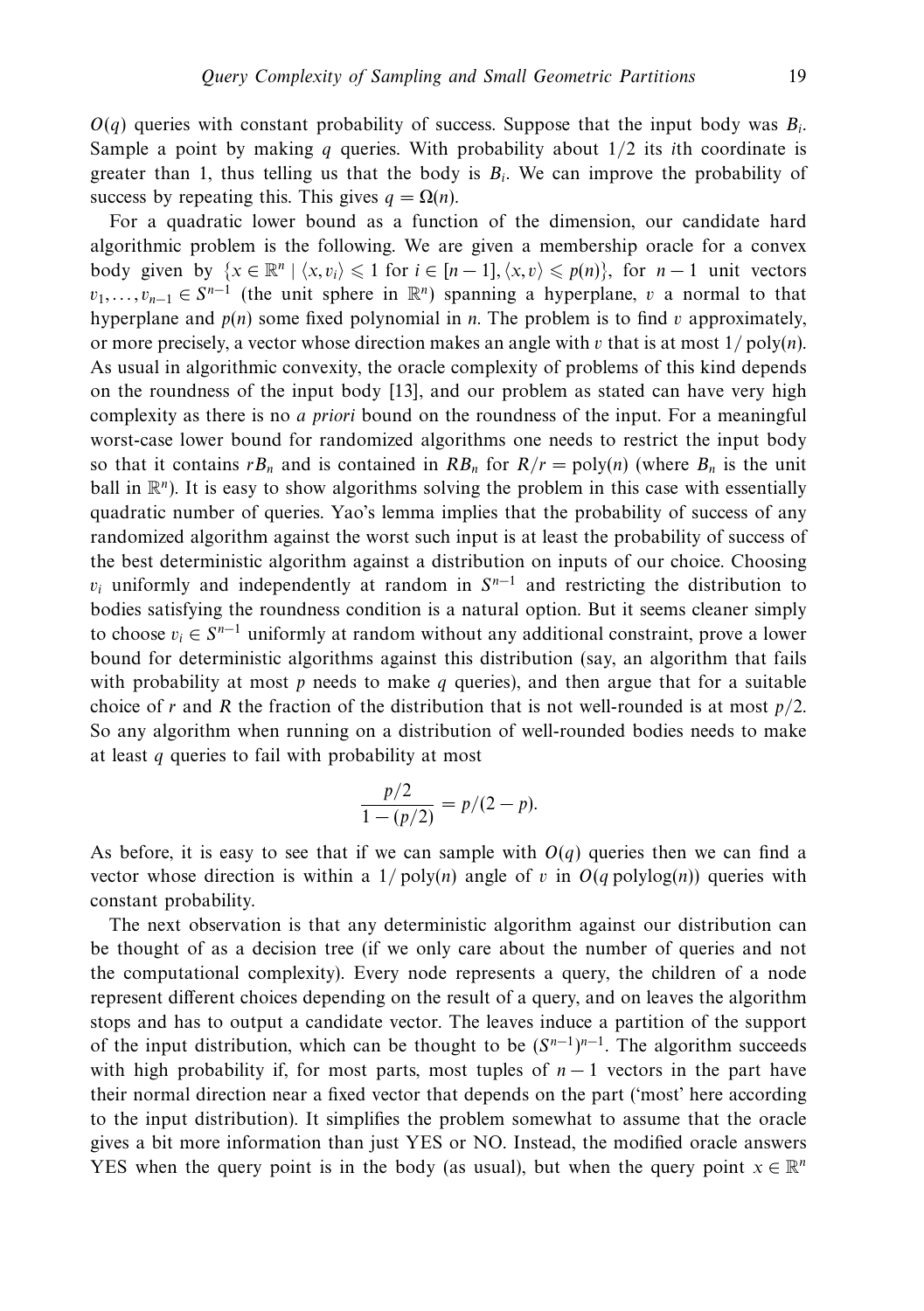is not in the body it answers NO and gives the least index among violated constraints (that is,  $\min\{i : |x \cdot v_i| > 1\}$ ). This idea was introduced in [18] and it has the following consequence (as shown there). The partition induced by the corresponding decision tree is made of product sets, namely, every part is of the form  $P_1 \times \cdots \times P_{n-1}$ , where  $P_i \subseteq S^{n-1}$ . Clearly a lower bound on the number of queries for algorithms with the modified oracle is a valid lower bound for the original oracle.

For any given part that is a product set, it can be shown that if the angle of localization of the normals to its tuples is forced to be small enough (say, normal directions are within an angle  $1/n^{O(1)}$  of a given direction for a  $1 - \alpha$  fraction of the part, for a small constant *α*), then most of the part lies in a narrow 'band', that is, it satisfies the following 'band condition'. For a set of the form  $P_1 \times \cdots \times P_{n-1} \subseteq (S^{n-1})^{n-1}$ , there is a vector  $v \in S^{n-1}$ such that

$$
\mu(P_i \cap \{x : |v \cdot x| \leq 1/n^{O(1)}\}) \geq (1-\alpha)\mu(P_i) \quad \text{for all } i
$$

(where *μ* denotes surface area).

The previous discussion reduces the problem of proving a lower bound  $\Omega(n^2/\log n)$  for sampling to the following partitioning problem.

**Continuous partitioning problem (informal).** Suppose  $Q_1, \ldots, Q_k$  is a partition of  $(S^{n-1})^{n-1}$ where each part is a product set and satisfies the above 'band condition'. A lower bound of  $k \ge 2^{\Omega(n^2)}$  would translate to a quadratic query lower bound for the sampling problem. (The loss of a log factor is explained by the fact that the decision tree associated to the modified oracle has fan-out Θ(*n*).)

A natural approach to solving the partitioning problem is to try to discretize the problem perhaps by subdividing the sphere into sufficiently small cells, and then working with these cells as atoms. However, we found the discretization considered in this paper cleaner and more useful to work with. Although we do not have a formal connection between the two problems, they have a very similar flavour, and insights from the discrete version can be directly useful for the continuous version. For example, the partition in the proof of Theorem 1.2 translates into a non-trivial partition of (*S<sup>n</sup>*−1) *<sup>n</sup>*−<sup>1</sup> satisfying the band condition above. We now briefly describe the construction of this partition. We first give an infinite size partition, which is essentially the one in the proof of Theorem 1.2 except that now we are working over the real field; the parts are of the form  $P_1 \times P_2 \times \cdots \times P_{n-1}$ . The first factor  $P_1 \subset S^{n-1}$  is a point and its antipode in  $S^{n-1}$  (this corresponds to a single point in projective space). The second factor  $P_2 \subset S^{n-1}$  is obtained from a great circle *C* in  $S^{n-1}$  containing  $P_1$ ; factor  $P_2$  is either *C* itself or  $C \setminus P_1$  (this corresponds to a line in the projective space). Factor  $P_3$  is obtained from the intersection of  $S^{n-1}$  with a threedimensional subspace of  $\mathbb{R}^n$  containing  $P_2$  (this corresponds to a plane in the projective space), and so on. To turn this into a finite partition, we 'fatten' each factor by  $1/p'(n)$ , where the polynomial  $p'(n)$  is related to the precision with which we have to determine  $v$ , the normal to  $v_1, \ldots, v_{n-1}$ . For points, this fattening is achieved by subdividing  $S^{n-1}$  into regions of diameter at most  $1/p'(n)$ . For a given  $P_1$ , the second factor  $P_2$  is obtained by similarly partitioning  $S^{n-1}$  into a finite number of regions such that for each region there is a great circle with every point in the region within distance 1*/p* (*n*) from the great circle,